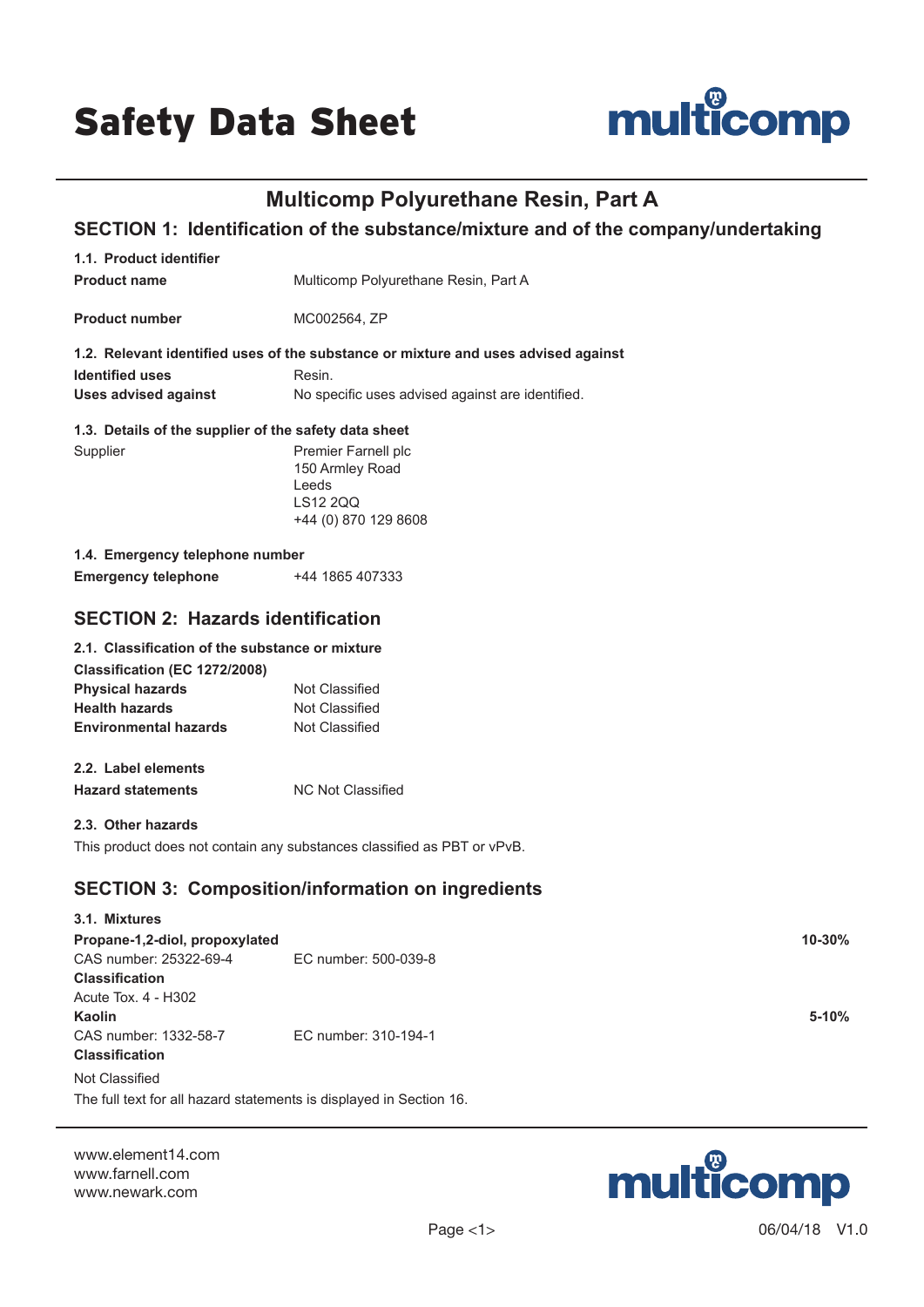

### **SECTION 4: First aid measures**

| 4.1. Description of first aid measures |                                                                                                                                                                                                                                                                                                                                                                                                                                                                                                    |
|----------------------------------------|----------------------------------------------------------------------------------------------------------------------------------------------------------------------------------------------------------------------------------------------------------------------------------------------------------------------------------------------------------------------------------------------------------------------------------------------------------------------------------------------------|
| <b>General information</b>             | Get medical attention if any discomfort continues. Show this Safety Data Sheet to the<br>medical personnel.                                                                                                                                                                                                                                                                                                                                                                                        |
| <b>Inhalation</b>                      | Move affected person to fresh air and keep warm and at rest in a position comfortable for<br>breathing. Maintain an open airway. Loosen tight clothing such as collar, tie or belt.                                                                                                                                                                                                                                                                                                                |
| Ingestion                              | Rinse mouth thoroughly with water. Remove any dentures. Give a few small glasses<br>of water or milk to drink. Stop if the affected person feels sick as vomiting may be<br>dangerous. Do not induce vomiting unless under the direction of medical personnel.<br>If vomiting occurs, the head should be kept low so that vomit does not enter the lungs.<br>Never give anything by mouth to an unconscious person. Maintain an open airway.<br>Loosen tight clothing such as collar, tie or belt. |
| <b>Skin contact</b>                    | Remove affected person from source of contamination. Rinse immediately with plenty<br>of water.                                                                                                                                                                                                                                                                                                                                                                                                    |
| Eye contact                            | Rinse immediately with plenty of water. Remove any contact lenses and open eyelids<br>wide apart. Continue to rinse for at least 10 minutes.                                                                                                                                                                                                                                                                                                                                                       |
| <b>Protection of first aiders</b>      | First aid personnel should wear appropriate protective equipment during any rescue.                                                                                                                                                                                                                                                                                                                                                                                                                |
|                                        | 4.2. Most important symptoms and effects, both acute and delayed                                                                                                                                                                                                                                                                                                                                                                                                                                   |
| <b>General information</b>             | See Section 11 for additional information on health hazards. The severity of the symptoms<br>described will vary dependent on the concentration and the length of exposure.                                                                                                                                                                                                                                                                                                                        |
| <b>Inhalation</b>                      | Prolonged inhalation of high concentrations may damage respiratory system.                                                                                                                                                                                                                                                                                                                                                                                                                         |
| Ingestion                              | Gastrointestinal symptoms, including upset stomach. Fumes from the stomach contents<br>may be inhaled, resulting in the same symptoms as inhalation.                                                                                                                                                                                                                                                                                                                                               |
| <b>Skin contact</b>                    | Prolonged contact may cause dryness of the skin.                                                                                                                                                                                                                                                                                                                                                                                                                                                   |
| Eye contact                            | May cause temporary eye irritation.                                                                                                                                                                                                                                                                                                                                                                                                                                                                |
|                                        | 4.3. Indication of any immediate medical attention and special treatment needed                                                                                                                                                                                                                                                                                                                                                                                                                    |
| Notes for the doctor                   | Treat symptomatically.                                                                                                                                                                                                                                                                                                                                                                                                                                                                             |

# **Specific treatments** No special treatment required.

# **SECTION 5: Fire fighting measures**

### **5.1. Extinguishing media Suitable extinguishing media** The product is not flammable. Extinguish with alcohol-resistant foam, carbon dioxide, dry powder or water fog. Use fire-extinguishing media suitable for the surrounding fire. **Unsuitable extinguishing media** Do not use water jet as an extinguisher, as this will spread the fire.

### **5.2. Special hazards arising from the substance or mixture**

**Specific hazards** Containers can burst violently or explode when heated, due to excessive pressure build-up. **Hazardous combustion products** Thermal decomposition or combustion products may include the following substances: Harmful gases or vapours.

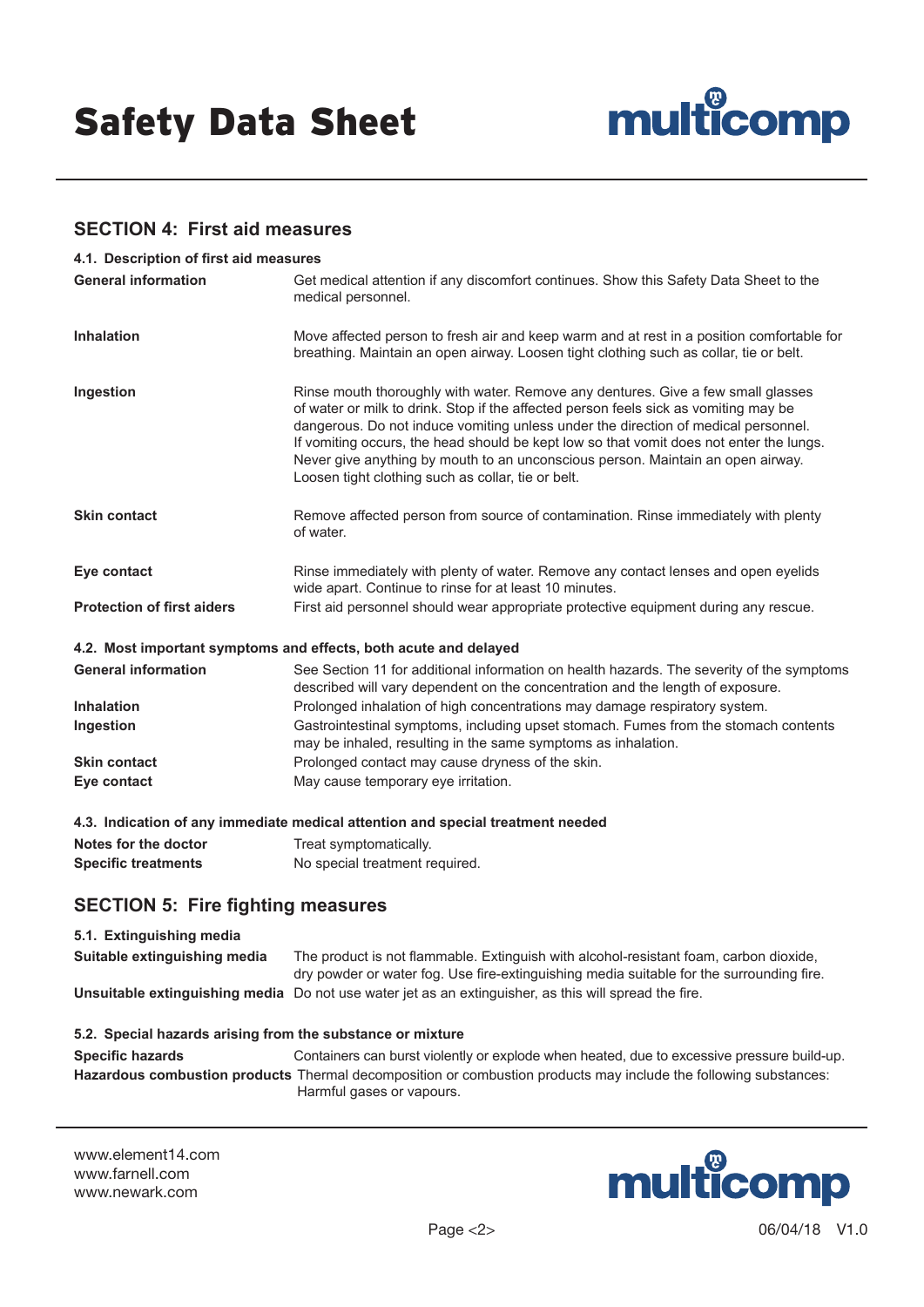

### **5.3. Advice for firefighters Protective actions during fire fighting** Avoid breathing fire gases or vapours. Evacuate area. Cool containers exposed to heat with water spray and remove them from the fire area if it can be done without risk. Cool containers exposed to flames with water until well after the fire is out. If a leak or spill has not ignited, use water spray to disperse vapours and protect men stopping the leak. Control run-off water by containing and keeping it out of sewers and watercourses. If risk of water pollution occurs, notify appropriate authorities. **Special protective equipment**  Wear positive-pressure self-contained breathing apparatus (SCBA) and appropriate protective clothing. Firefighter's clothing conforming to European standard EN469 (including helmets, protective boots and gloves) will provide a basic level of protection for chemical incidents.

### **SECTION 6: Accidental release measures**

| 6.1. Personal precautions, protective equipment and emergency procedures |                                                                                                                                                                                                                                                                                                                                                                                                                                                                                                                                                                                                                                                                                                                                                                                                                                                                                                                                                                                                                                                                                                                                                                                              |  |
|--------------------------------------------------------------------------|----------------------------------------------------------------------------------------------------------------------------------------------------------------------------------------------------------------------------------------------------------------------------------------------------------------------------------------------------------------------------------------------------------------------------------------------------------------------------------------------------------------------------------------------------------------------------------------------------------------------------------------------------------------------------------------------------------------------------------------------------------------------------------------------------------------------------------------------------------------------------------------------------------------------------------------------------------------------------------------------------------------------------------------------------------------------------------------------------------------------------------------------------------------------------------------------|--|
| <b>Personal precautions</b>                                              | No action shall be taken without appropriate training or involving any personal<br>risk. Keep unnecessary and unprotected personnel away from the spillage.<br>Wear protective clothing as described in Section 8 of this safety data sheet.<br>Follow precautions for safe handling described in this safety data sheet. Wash<br>thoroughly after dealing with a spillage.                                                                                                                                                                                                                                                                                                                                                                                                                                                                                                                                                                                                                                                                                                                                                                                                                  |  |
| 6.2. Environmental precautions                                           |                                                                                                                                                                                                                                                                                                                                                                                                                                                                                                                                                                                                                                                                                                                                                                                                                                                                                                                                                                                                                                                                                                                                                                                              |  |
| <b>Environmental precautions</b>                                         | Avoid discharge to the aquatic environment. Large Spillages: Inform the relevant<br>authorities if environmental pollution occurs (sewers, waterways, soil or air).                                                                                                                                                                                                                                                                                                                                                                                                                                                                                                                                                                                                                                                                                                                                                                                                                                                                                                                                                                                                                          |  |
| 6.3. Methods and material for containment and cleaning up                |                                                                                                                                                                                                                                                                                                                                                                                                                                                                                                                                                                                                                                                                                                                                                                                                                                                                                                                                                                                                                                                                                                                                                                                              |  |
| Methods for cleaning up                                                  | Wear protective clothing as described in Section 8 of this safety data sheet.<br>Clear up spills immediately and dispose of waste safely. Reuse or recycle<br>products wherever possible. Approach the spillage from upwind. Small<br>Spillages: If the product is soluble in water, dilute the spillage with water and<br>mop it up. Alternatively, or if it is not water-soluble, absorb the spillage with an<br>inert, dry material and place it in a suitable waste disposal container. Large<br>Spillages: If leakage cannot be stopped, evacuate area. Flush spilled material<br>into an effluent treatment plant, or proceed as follows. Contain and absorb<br>spillage with sand, earth or other non-combustible material. Place waste in<br>labelled, sealed containers. Clean contaminated objects and areas thoroughly,<br>observing environmental regulations. The contaminated absorbent may pose<br>the same hazard as the spilled material. Flush contaminated area with plenty<br>of water. Wash thoroughly after dealing with a spillage. Dispose of waste to<br>licensed waste disposal site in accordance with the requirements of the local<br>Waste Disposal Authority. |  |
| 6.4. Reference to other sections                                         |                                                                                                                                                                                                                                                                                                                                                                                                                                                                                                                                                                                                                                                                                                                                                                                                                                                                                                                                                                                                                                                                                                                                                                                              |  |
| Reference to other sections                                              | For personal protection, see Section 8. For waste disposal, see Section 13.                                                                                                                                                                                                                                                                                                                                                                                                                                                                                                                                                                                                                                                                                                                                                                                                                                                                                                                                                                                                                                                                                                                  |  |

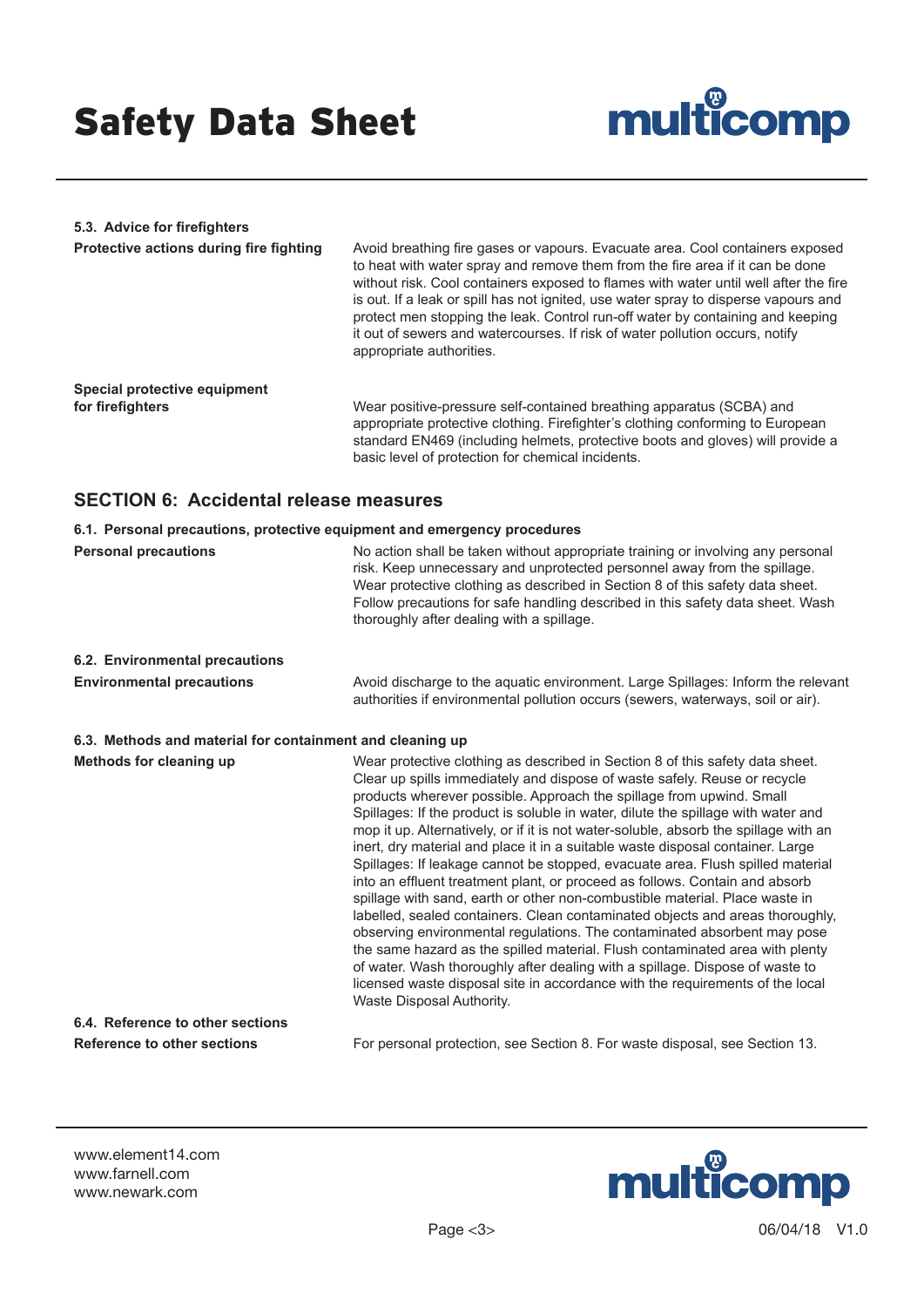

# **SECTION 7: Handling and storage**

| 7.1. Precautions for safe handling                                |                                                                                                                                                                                                                                                                                                                                               |
|-------------------------------------------------------------------|-----------------------------------------------------------------------------------------------------------------------------------------------------------------------------------------------------------------------------------------------------------------------------------------------------------------------------------------------|
| <b>Usage precautions</b>                                          | Read and follow manufacturer's recommendations. Wear protective clothing as<br>described in Section 8 of this safety data sheet. Keep away from food, drink and<br>animal feeding stuffs. Handle all packages and containers carefully to minimise<br>spills. Keep container tightly sealed when not in use. Avoid the formation of<br>mists. |
| Advice on general occupational hygiene                            | Wash promptly if skin becomes contaminated. Take off contaminated clothing.<br>Wash contaminated clothing before reuse. Do not eat, drink or smoke when<br>using this product. Wash at the end of each work shift and before eating,<br>smoking and using the toilet. Change work clothing daily before leaving<br>workplace.                 |
| 7.2. Conditions for safe storage, including any incompatibilities |                                                                                                                                                                                                                                                                                                                                               |
| <b>Storage precautions</b>                                        | Store away from incompatible materials (see Section 10). Store in accordance<br>with local regulations.                                                                                                                                                                                                                                       |
| <b>Storage class</b>                                              | Chemical storage.                                                                                                                                                                                                                                                                                                                             |
| 7.3. Specific end use(s)                                          |                                                                                                                                                                                                                                                                                                                                               |
| Specific end use(s)                                               | The identified uses for this product are detailed in Section 1.2.                                                                                                                                                                                                                                                                             |

# **SECTION 8: Exposure Controls/personal protection**

#### **8.1. Control parameters**

**Occupational exposure limits**

#### **Kaolin**

Long-term exposure limit (8-hour TWA): WEL 2 mg/m<sup>3</sup> respirable dust

### **Cyclohexanone**

Long-term exposure limit (8-hour TWA): WEL 10 ppm 41 mg/m<sup>3</sup> Short-term exposure limit (15-minute): WEL 20 ppm 82 mg/m<sup>3</sup> Sk

**Ethanol** Long-term exposure limit (8-hour TWA): WEL 1000 ppm 1920 mg/m<sup>3</sup> **ethyl formate** Long-term exposure limit (8-hour TWA): WEL 100 ppm 308 mg/m<sup>3</sup> Short-term exposure limit (15-minute): WEL 150 ppm 462 mg/m<sup>3</sup> WEL = Workplace Exposure Limit Sk = Can be absorbed through the skin.

#### **8.2. Exposure controls**

**Protective equipment**



**Appropriate engineering controls**Provide adequate ventilation. Good general ventilation should be adequate to control worker exposure to airborne contaminants.

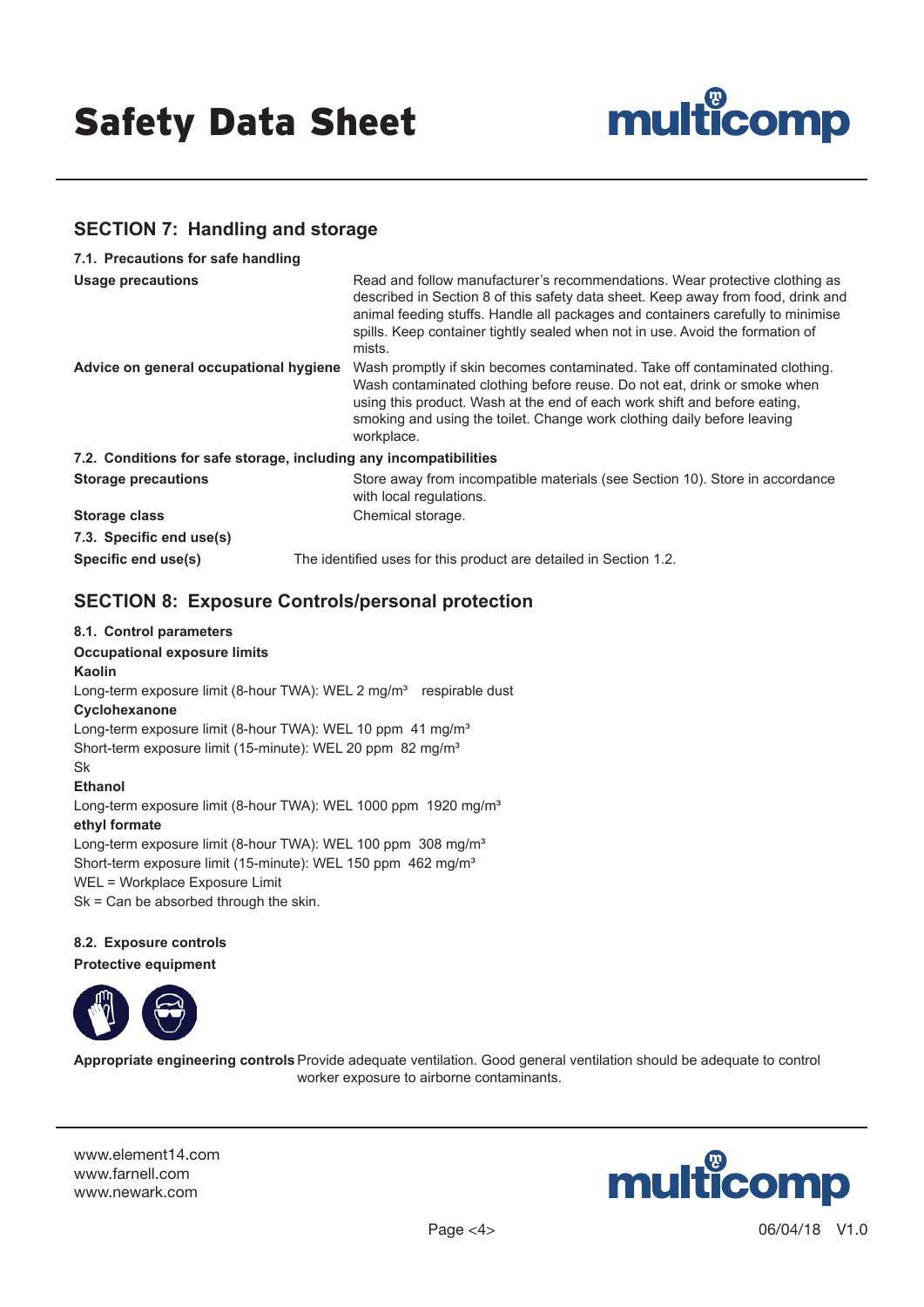

| <b>Eye/face protection</b>     | Eyewear complying with an approved standard should be worn if a risk assessment<br>indicates eye contact is possible. Personal protective equipment for eye and face<br>protection should comply with European Standard EN166. The following protection should<br>be worn: Chemical splash goggles.                                                                                                                                                                                                                                                                                                                                                                       |
|--------------------------------|---------------------------------------------------------------------------------------------------------------------------------------------------------------------------------------------------------------------------------------------------------------------------------------------------------------------------------------------------------------------------------------------------------------------------------------------------------------------------------------------------------------------------------------------------------------------------------------------------------------------------------------------------------------------------|
| <b>Hand protection</b>         | Chemical-resistant, impervious gloves complying with an approved standard should be<br>worn if a risk assessment indicates skin contact is possible. The most suitable glove<br>should be chosen in consultation with the glove supplier/manufacturer, who can provide<br>information about the breakthrough time of the glove material. To protect hands from<br>chemicals, gloves should comply with European Standard EN374. Considering the data<br>specified by the glove manufacturer, check during use that the gloves are retaining their<br>protective properties and change them as soon as any deterioration is detected. Frequent<br>changes are recommended. |
| Other skin and body protection | Appropriate footwear and additional protective clothing complying with an approved<br>standard should be worn if a risk assessment indicates skin contamination is possible.                                                                                                                                                                                                                                                                                                                                                                                                                                                                                              |
| <b>Hygiene measures</b>        | Provide eyewash station and safety shower. Contaminated work clothing should not be<br>allowed out of the workplace. Wash contaminated clothing before reuse. Clean equipment<br>and the work area every day. Good personal hygiene procedures should be implemented.<br>Wash at the end of each work shift and before eating, smoking and using the toilet. When<br>using do not eat, drink or smoke.                                                                                                                                                                                                                                                                    |
| <b>Respiratory protection</b>  | Respiratory protection complying with an approved standard should be worn if a risk<br>assessment indicates inhalation of contaminants is possible. Provide adequate ventilation.<br>Large Spillages: If ventilation is inadequate, suitable respiratory protection must be worn.                                                                                                                                                                                                                                                                                                                                                                                         |

**Environmental exposure controls**Not regarded as dangerous for the environment.

# **SECTION 9: Physical and Chemical Properties**

### **9.1. Information on basic physical and chemical properties**

| Appearance                                   | Liquid.                                                     |
|----------------------------------------------|-------------------------------------------------------------|
| Colour                                       | White.                                                      |
| <b>Odour</b>                                 | Not known.                                                  |
| рH                                           | Not available.                                              |
| <b>Melting point</b>                         | Not available.                                              |
| Initial boiling point and range              | Not available.                                              |
| <b>Flash point</b>                           | Not available.                                              |
| <b>Evaporation rate</b>                      | Not available.                                              |
| Flammability (solid, gas)                    | Not available.                                              |
| Upper/lower flammability or explosive limits | Not available.                                              |
| Vapour pressure                              | Not available.                                              |
| Vapour density                               | Not available.                                              |
| <b>Bulk density</b>                          | $1.65$ kg/l                                                 |
| Solubility(ies)                              | Not available.                                              |
| <b>Partition coefficient</b>                 | Not available.                                              |
| <b>Auto-ignition temperature</b>             | Not available.                                              |
| <b>Decomposition Temperature</b>             | Not available.                                              |
| <b>Viscosity</b>                             | 20000 mPa s @ 23°C                                          |
| <b>Explosive properties</b>                  | Not considered to be explosive.                             |
| <b>Oxidising properties</b>                  | Does not meet the criteria for classification as oxidising. |
|                                              |                                                             |

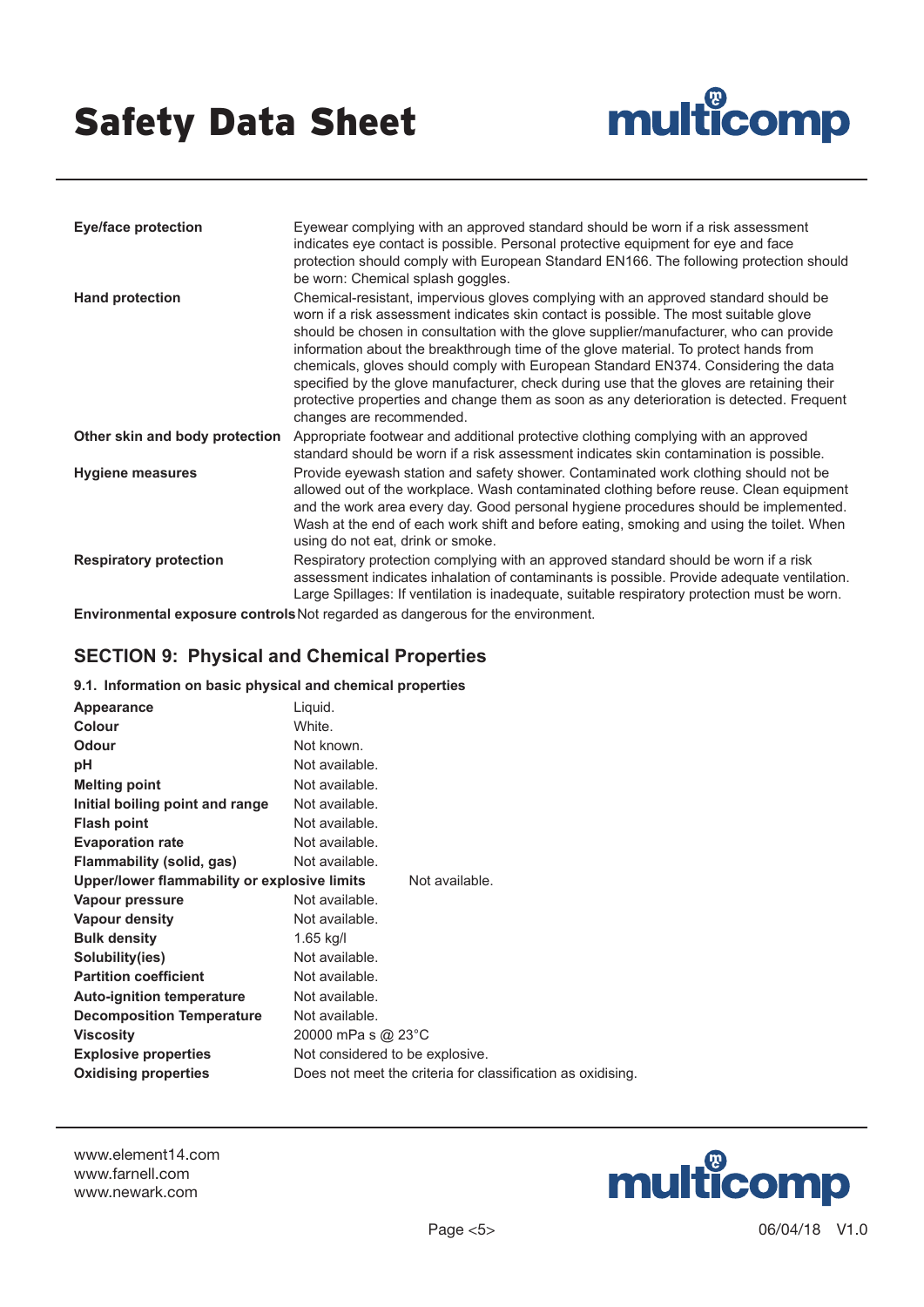

**9.2. Other information** NA

# **SECTION 10: Stability and reactivity**

| 10.1. Reactivity                                                                      |                                                                                                                        |
|---------------------------------------------------------------------------------------|------------------------------------------------------------------------------------------------------------------------|
| <b>Reactivity</b>                                                                     | See the other subsections of this section for further details.                                                         |
| 10.2. Chemical stability<br><b>Stability</b>                                          | Stable at normal ambient temperatures and when used as recommended.<br>Stable under the prescribed storage conditions. |
| 10.3. Possibility of hazardous reactions<br><b>Possibility of hazardous reactions</b> | No potentially hazardous reactions known.                                                                              |
| 10.4. Conditions to avoid<br><b>Conditions to avoid</b>                               | There are no known conditions that are likely to result in a hazardous situation.                                      |
| 10.5. Incompatible materials<br><b>Materials to avoid</b>                             | No specific material or group of materials is likely to react with the product to<br>produce a hazardous situation.    |
| 10.6. Hazardous decomposition products                                                |                                                                                                                        |

**Hazardous decomposition products** Does not decompose when used and stored as recommended. Thermal decomposition or combustion products may include the following substances: Harmful gases or vapours.

# **SECTION 11: Toxicological information**

| 11.1. Information on toxicological effects |                                                                  |  |
|--------------------------------------------|------------------------------------------------------------------|--|
| <b>Toxicological effects</b>               | Not regarded as a health hazard under current legislation.       |  |
| Acute toxicity - oral                      |                                                                  |  |
| Notes (oral LD <sub>50</sub> )             | Based on available data the classification criteria are not met. |  |
| ATE oral (mg/kg)                           | 3.097.89                                                         |  |
| <b>Acute toxicity - dermal</b>             |                                                                  |  |
| Notes (dermal LD <sub>50</sub> )           | Based on available data the classification criteria are not met. |  |
| <b>Acute toxicity - inhalation</b>         |                                                                  |  |
| Notes (inhalation LC <sub>50</sub> )       | Based on available data the classification criteria are not met. |  |
| <b>Skin corrosion/irritation</b>           |                                                                  |  |
| Animal data                                | Based on available data the classification criteria are not met. |  |

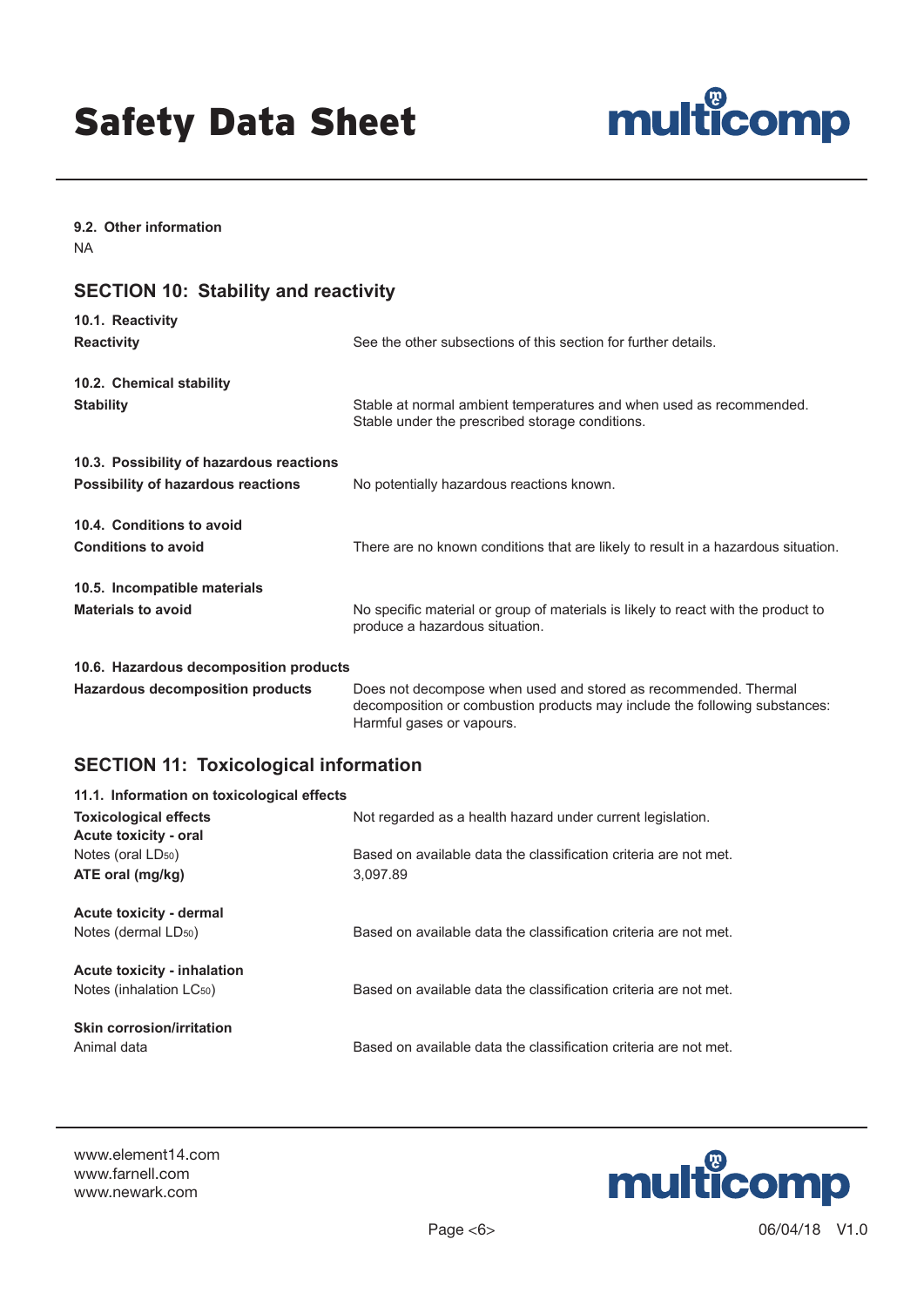

| Serious eye damage/irritation<br>Serious eye damage/irritation                               | Based on available data the classification criteria are not met.                                                                                                                                                                   |
|----------------------------------------------------------------------------------------------|------------------------------------------------------------------------------------------------------------------------------------------------------------------------------------------------------------------------------------|
| <b>Respiratory sensitisation</b><br>Respiratory sensitisation                                | Based on available data the classification criteria are not met.                                                                                                                                                                   |
| <b>Skin sensitisation</b><br>Skin sensitisation                                              | Based on available data the classification criteria are not met.                                                                                                                                                                   |
| <b>Germ cell mutagenicity</b><br>Genotoxicity - in vitro                                     | Based on available data the classification criteria are not met.                                                                                                                                                                   |
| Carcinogenicity<br>Carcinogenicity<br><b>IARC carcinogenicity</b><br>Carcinogenic to humans. | Based on available data the classification criteria are not met.<br>Contains a substance/a group of substances which may cause cancer. IARC Group 1                                                                                |
| <b>Reproductive toxicity</b><br>Reproductive toxicity - fertility                            | Based on available data the classification criteria are not met.                                                                                                                                                                   |
| <b>Reproductive toxicity -</b><br>development                                                | Based on available data the classification criteria are not met.                                                                                                                                                                   |
| Specific target organ toxicity - single exposure<br>STOT - single exposure                   | Not classified as a specific target organ toxicant after a single exposure.                                                                                                                                                        |
| Specific target organ toxicity - repeated exposure<br>STOT - repeated exposure               | Not classified as a specific target organ toxicant after repeated exposure.                                                                                                                                                        |
| <b>Aspiration hazard</b><br>Aspiration hazard                                                | Based on available data the classification criteria are not met.                                                                                                                                                                   |
| <b>General information</b>                                                                   | No specific health hazards known. The severity of the symptoms described will vary<br>dependent on the concentration and the length of exposure.                                                                                   |
| <b>Inhalation</b><br>Ingestion                                                               | Prolonged inhalation of high concentrations may damage respiratory system.<br>Gastrointestinal symptoms, including upset stomach. Fumes from the stomach contents<br>may be inhaled, resulting in the same symptoms as inhalation. |
| <b>Skin contact</b>                                                                          | Prolonged contact may cause dryness of the skin.                                                                                                                                                                                   |
| Eye contact                                                                                  | May cause temporary eye irritation.                                                                                                                                                                                                |
| Route of exposure                                                                            | Ingestion Inhalation Skin and/or eye contact                                                                                                                                                                                       |
| <b>Target organs</b>                                                                         | No specific target organs known.                                                                                                                                                                                                   |

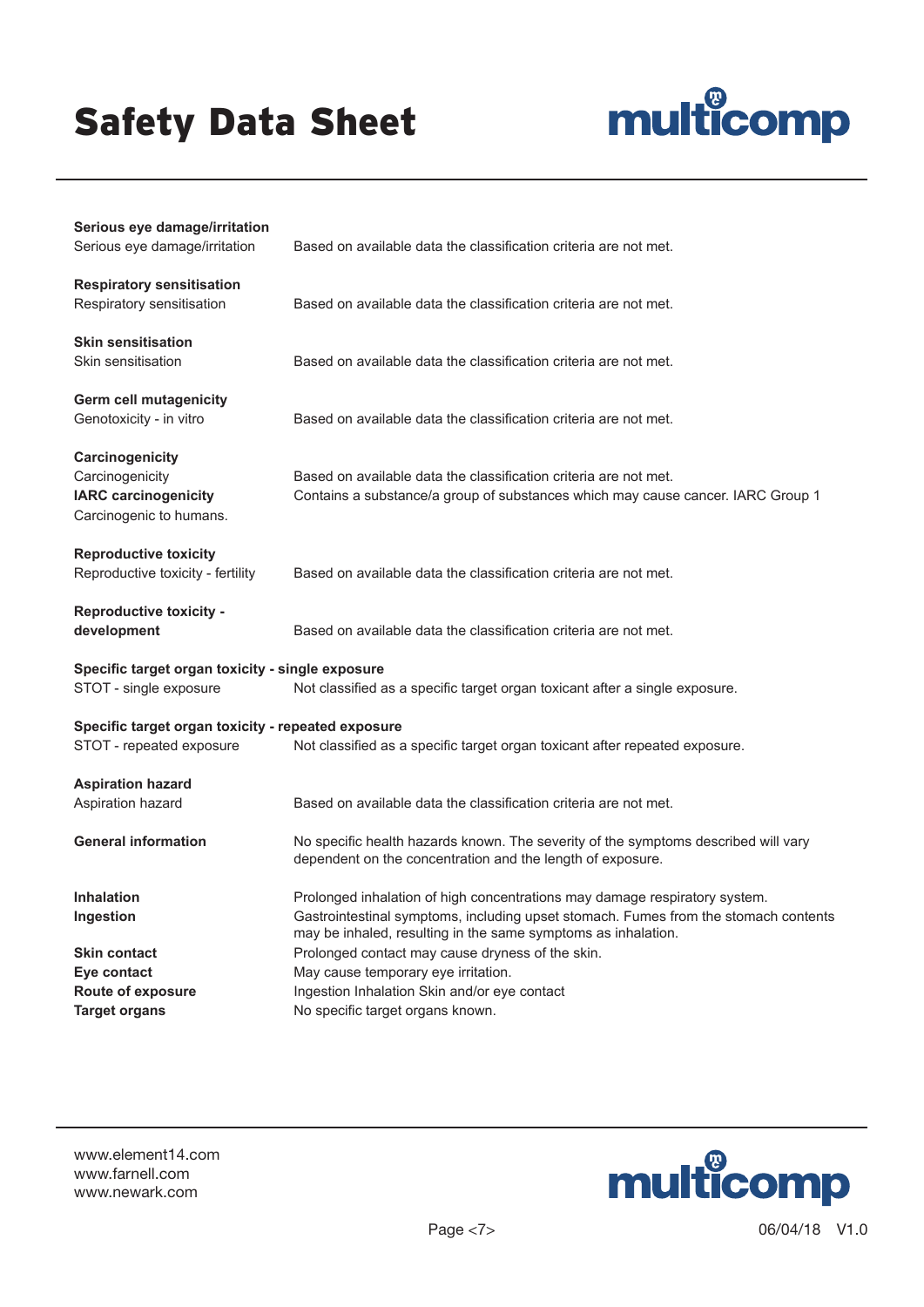# multicomp

### **Toxicological information on ingredients.**

| <b>Skin corrosion/irritation</b>                   |                                                                                                                                                   |
|----------------------------------------------------|---------------------------------------------------------------------------------------------------------------------------------------------------|
| Skin corrosion/irritation<br>Skin sensitisation    | Not irritating.                                                                                                                                   |
| Skin sensitisation                                 | Guinea pig maximization test (GPMT) - Guinea pig: Not sensitising.                                                                                |
| Carcinogenicity<br>Carcinogenicity                 | No evidence of carcinogenicity in animal studies.                                                                                                 |
| <b>Reproductive toxicity</b>                       |                                                                                                                                                   |
| Reproductive toxicity - fertility                  | No evidence of reproductive toxicity in animal studies.                                                                                           |
|                                                    | Propane-1,2-diol, propoxylated                                                                                                                    |
| <b>Acute toxicity - oral</b>                       |                                                                                                                                                   |
| ATE oral (mg/kg)                                   | 500                                                                                                                                               |
|                                                    | <b>Glycol Propylene Oxide Polymer</b>                                                                                                             |
| <b>Skin corrosion/irritation</b>                   |                                                                                                                                                   |
| Extreme pH                                         | Not irritating.                                                                                                                                   |
| <b>Respiratory sensitisation</b>                   |                                                                                                                                                   |
| Respiratory sensitisation                          | Not sensitising.                                                                                                                                  |
| Germ cell mutagenicity                             |                                                                                                                                                   |
| Genotoxicity - in vitro                            | This substance has no evidence of mutagenic properties.                                                                                           |
| Carcinogenicity                                    |                                                                                                                                                   |
| Carcinogenicity                                    | There is no evidence that the product can cause cancer.                                                                                           |
| <b>Reproductive toxicity</b>                       |                                                                                                                                                   |
| Reproductive toxicity - fertility                  | This substance has no evidence of toxicity to reproduction.                                                                                       |
| Specific target organ toxicity - single exposure   |                                                                                                                                                   |
| STOT - single exposure                             | Not classified as a specific target organ toxicant after a single exposure.                                                                       |
| Specific target organ toxicity - repeated exposure |                                                                                                                                                   |
|                                                    | STOT - repeated exposure Not classified as a specific target organ toxicant after repeated exposure.                                              |
|                                                    |                                                                                                                                                   |
| <b>Inhalation</b>                                  | Gas or vapour in high concentrations may irritate the respiratory system. Symptoms<br>following overexposure may include the following: Coughing. |
| Ingestion                                          | No harmful effects expected from quantities likely to be ingested by accident. Skin contact                                                       |
|                                                    | Skin irritation should not occur when used as recommended.                                                                                        |
| Eye contact                                        | May cause temporary eye irritation.                                                                                                               |

**Aluminium Hydroxide**

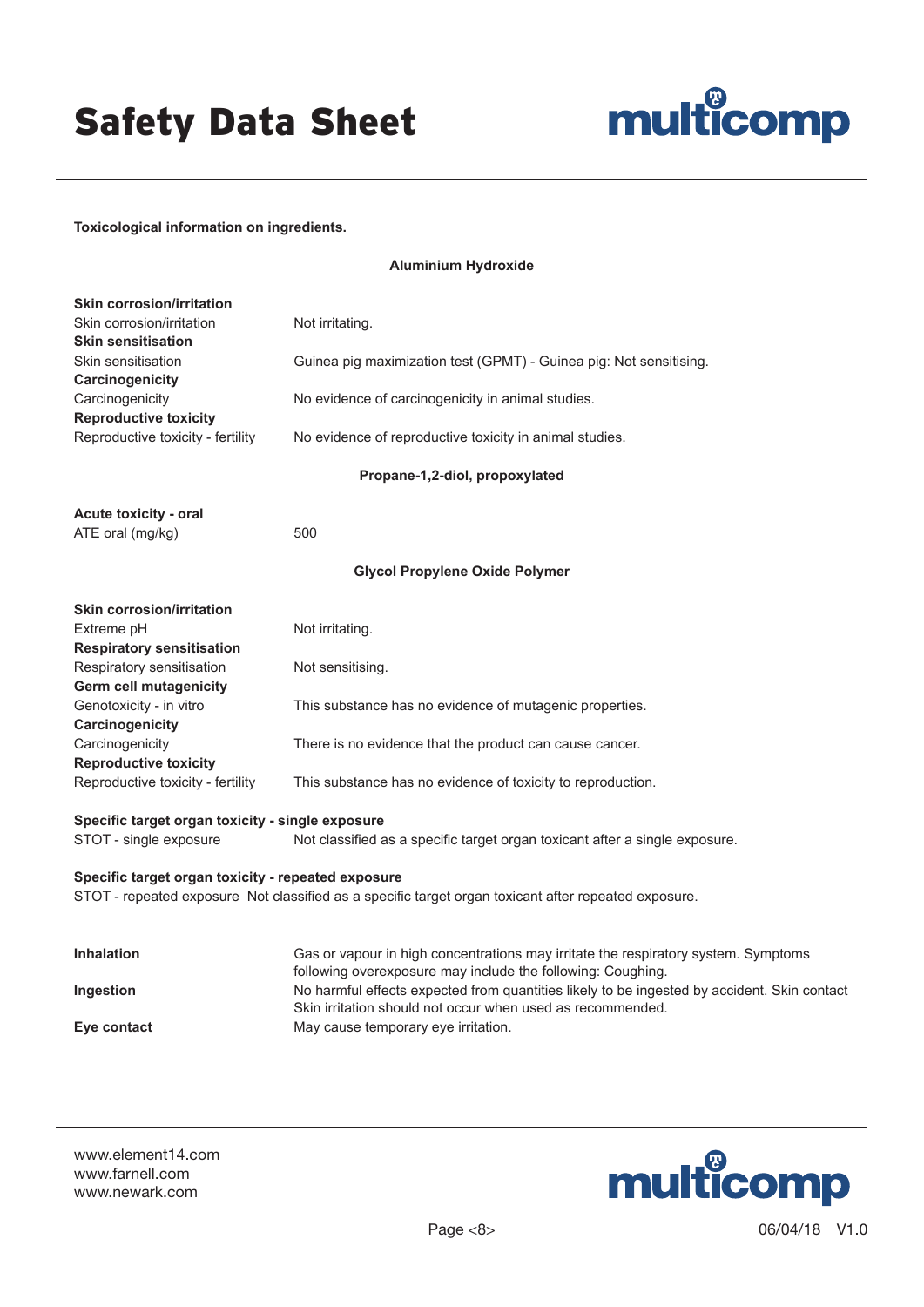

#### **Zeolites**

| Carcinogenicity<br>IARC carcinogenicity                                                                                                                                                     |                                                                                                                                                                                                                                                                                                                            |
|---------------------------------------------------------------------------------------------------------------------------------------------------------------------------------------------|----------------------------------------------------------------------------------------------------------------------------------------------------------------------------------------------------------------------------------------------------------------------------------------------------------------------------|
|                                                                                                                                                                                             | IARC Group 3 Not classifiable as to its carcinogenicity to humans.                                                                                                                                                                                                                                                         |
|                                                                                                                                                                                             | <b>Amphorous Silica</b>                                                                                                                                                                                                                                                                                                    |
| Acute toxicity - oral<br>Notes (oral LD <sub>50</sub> )<br>Carcinogenicity                                                                                                                  | 3160 mg/kg, Oral, Rat                                                                                                                                                                                                                                                                                                      |
| IARC carcinogenicity                                                                                                                                                                        | IARC Group 3 Not classifiable as to its carcinogenicity to humans.                                                                                                                                                                                                                                                         |
|                                                                                                                                                                                             | <b>Triethyl orthoformate</b>                                                                                                                                                                                                                                                                                               |
| Acute toxicity - oral<br>Acute toxicity oral (LD50mg/kg) 7,060<br>Species<br>ATE oral (mg/kg)                                                                                               | Mouse<br>7,060                                                                                                                                                                                                                                                                                                             |
|                                                                                                                                                                                             | Cyclohexanone                                                                                                                                                                                                                                                                                                              |
| <b>Acute toxicity - inhalation</b><br>ATE inhalation (gases ppm)<br>ATE inhalation (vapours mg/l)<br>ATE inhalation(dusts/mists mg/l) 1.5<br>Carcinogenicity<br><b>IARC carcinogenicity</b> | 4,500<br>11<br>IARC Group 3 Not classifiable as to its carcinogenicity to humans.                                                                                                                                                                                                                                          |
|                                                                                                                                                                                             | <b>Ethanol</b>                                                                                                                                                                                                                                                                                                             |
| <b>Toxicological effects</b>                                                                                                                                                                | Not regarded as a health hazard under current legislation.                                                                                                                                                                                                                                                                 |
| Acute toxicity - oral<br>Notes (oral LD <sub>50</sub> )<br>Acute toxicity - inhalation<br>Notes (inhalation LC50)                                                                           | LD <sub>50</sub> 10470 mg/kg, Oral, Rat REACH dossier information. Based on available data the<br>classification criteria are not met.<br>LD <sub>50</sub> 124.7 mg/l, Inhalation, Rat REACH dossier information. Based on available data the<br>classification criteria are not met.                                      |
| <b>Skin corrosion/irritation</b><br>Animal data<br><b>Skin sensitisation</b><br>Skin sensitisation                                                                                          | Dose: 0.2 mL, 24 hours, Rabbit Primary dermal irritation index: 0 REACH dossier<br>information. Based on available data the classification criteria are not met.<br>Local Lymph Node Assay (LLNA) - Mouse: Not sensitising. REACH dossier information.<br>Based on available data the classification criteria are not met. |

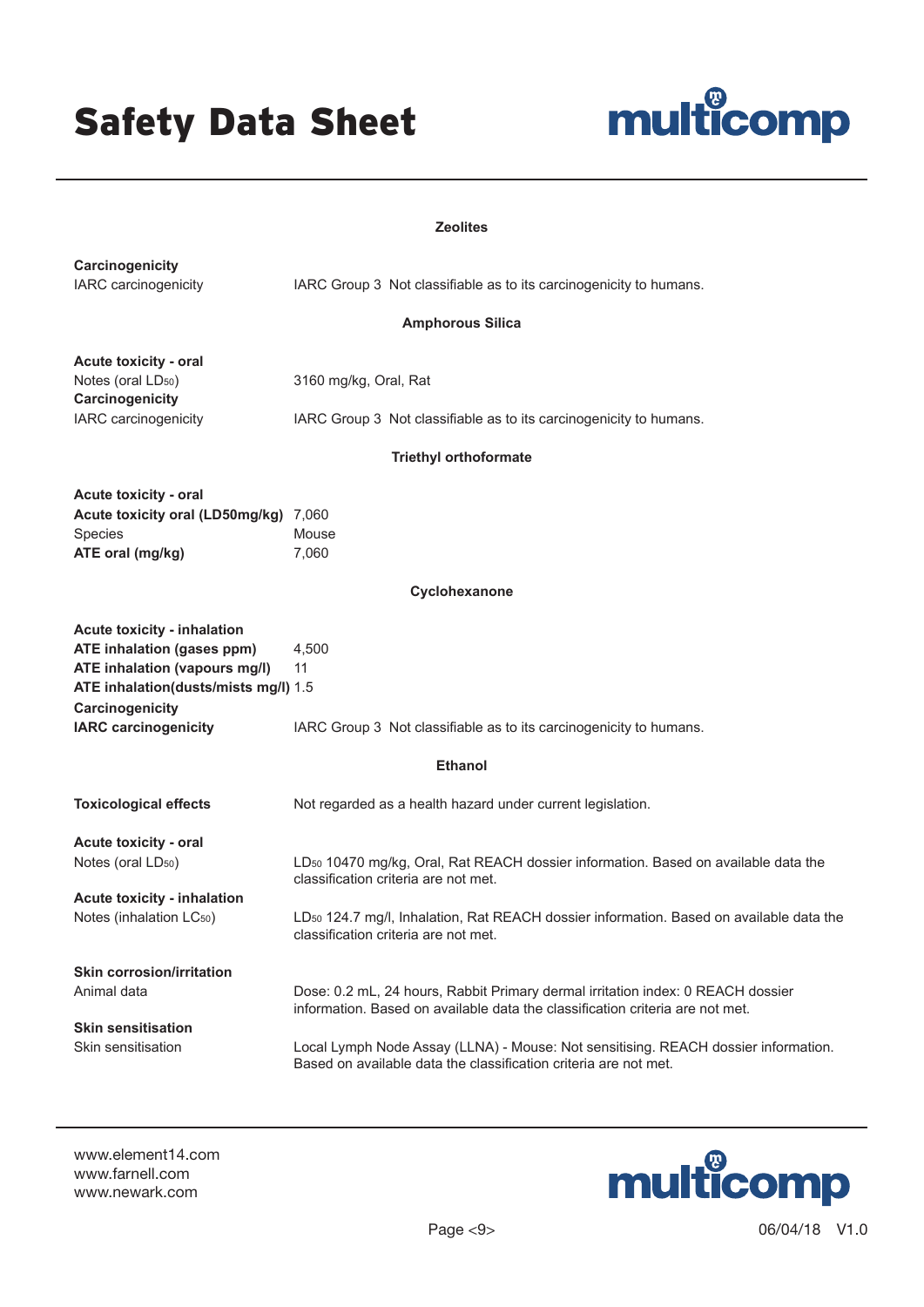

| <b>Germ cell mutagenicity</b>                      |                                                                                                                                                                                           |
|----------------------------------------------------|-------------------------------------------------------------------------------------------------------------------------------------------------------------------------------------------|
| Genotoxicity - in vitro                            | Gene mutation: Negative. REACH dossier information. Based on available data the<br>classification criteria are not met.                                                                   |
| Genotoxicity - in vivo                             | Chromosome aberration: Negative. REACH dossier information. Based on available data<br>the classification criteria are not met.                                                           |
| Carcinogenicity                                    |                                                                                                                                                                                           |
| <b>IARC</b> carcinogenicity                        | IARC Group 1 Carcinogenic to humans.                                                                                                                                                      |
| <b>Reproductive toxicity</b>                       |                                                                                                                                                                                           |
| Reproductive toxicity - fertility                  | Two-generation study - NOAEL 15%, Oral, Mouse REACH dossier information. Based on<br>available data the classification criteria are not met.                                              |
|                                                    | Reproductive toxicity - development Maternal toxicity: - NOAEL: 16000 ppm, Inhalation, Rat REACH dossier information.<br>Based on available data the classification criteria are not met. |
| Specific target organ toxicity - repeated exposure |                                                                                                                                                                                           |
| STOT - repeated exposure                           | LOAEL ~4000 mg/kg, Oral, Rat REACH dossier information. Based on available data the<br>classification criteria are not met.                                                               |

#### **ethyl formate**

| Acute toxicity - oral              |       |
|------------------------------------|-------|
| ATE oral (mg/kg)                   | 500   |
| <b>Acute toxicity - inhalation</b> |       |
| ATE inhalation (gases ppm)         | 4.500 |
| ATE inhalation (vapours mg/l)      | 11    |
| ATE inhalation(dusts/mists mg/l)   | 1.5   |

# **SECTION 12: Ecological Information**

| <b>Ecotoxicity</b>                     | Not regarded as dangerous for the environment. However, large or frequent spills may                                                                        |
|----------------------------------------|-------------------------------------------------------------------------------------------------------------------------------------------------------------|
|                                        | have hazardous effects on the environment.                                                                                                                  |
| Ecological information on ingredients. |                                                                                                                                                             |
|                                        | <b>Aluminium Hydroxide</b>                                                                                                                                  |
| Ecotoxicity                            | The product is not expected to be toxic to aquatic organisms.                                                                                               |
|                                        | <b>Glycol Propylene Oxide Polymer</b>                                                                                                                       |
| Ecotoxicity                            | The product components are not classified as environmentally hazardous. However, large<br>or frequent spills may have hazardous effects on the environment. |
|                                        | <b>Amphorous Silica</b>                                                                                                                                     |
| <b>Ecotoxicity</b>                     | No information available.                                                                                                                                   |
| 12.1. Toxicity                         |                                                                                                                                                             |
| <b>Toxicity</b>                        | Based on available data the classification criteria are not met.                                                                                            |

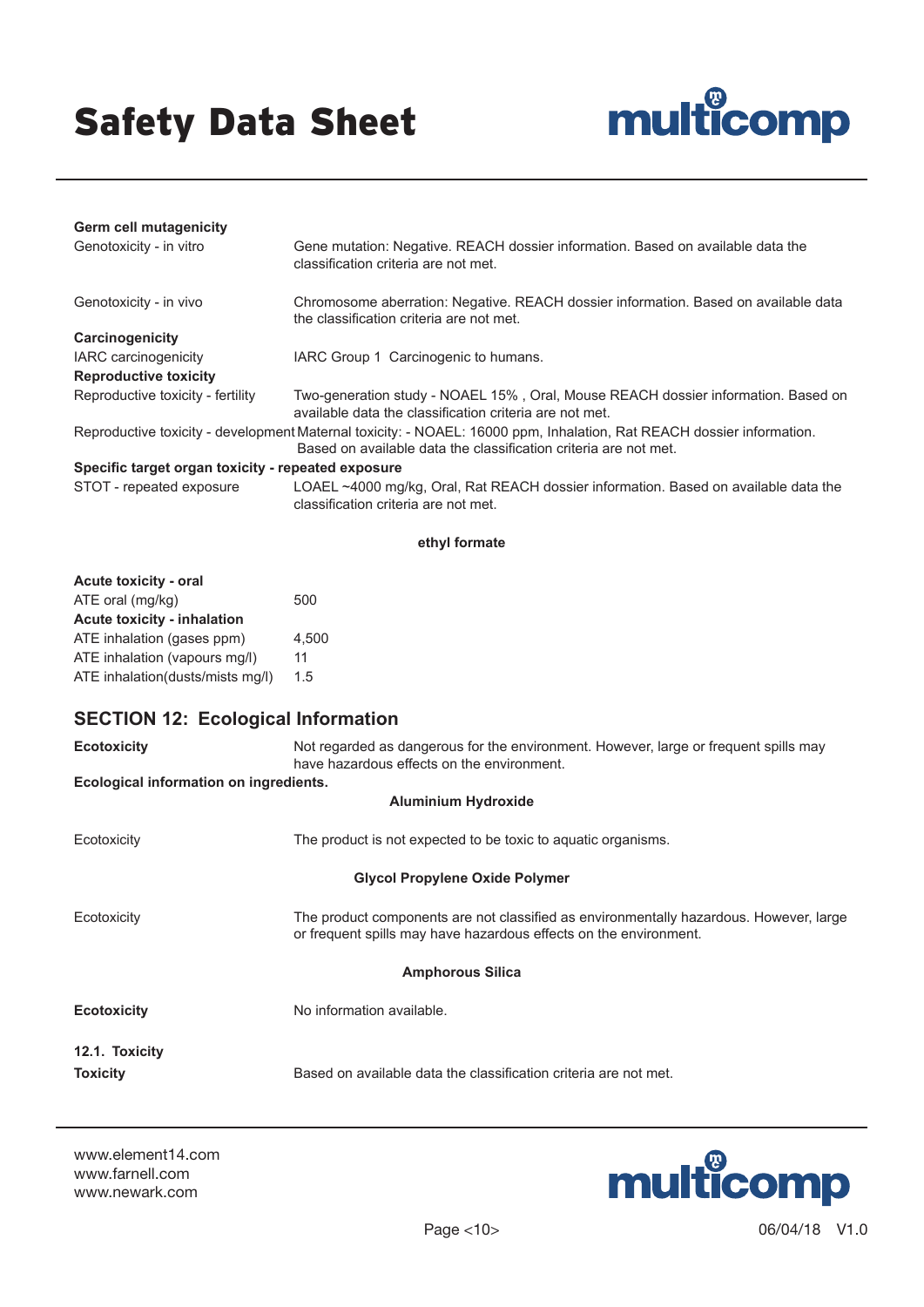

**Ecological information on ingredients.**

#### **Glycol Propylene Oxide Polymer**

**Acute aquatic toxicity**

Acute toxicity - fish LC<sub>50</sub>, 96 hours: >1000 mg/l, Leuciscus idus (Golden orfe) Acute toxicity - aquatic invertebrates EC<sub>50</sub>, 48 hours: >100 mg/l, Daphnia magna

### **Cyclohexanone**

**Acute aquatic toxicity** Acute toxicity - fish Data lacking.

#### **Ethanol**

Toxicity **Based on available data the classification criteria are not met. Acute aquatic toxicity** Acute toxicity - fish LC<sub>50</sub>, 96 hours: 14200 mg/l, Pimephales promelas (Fat-head Minnow) Acute toxicity - aquatic invertebrates LC<sub>50</sub>, 48 hours: 5012 mg/l, Ceriodaphnia dubia Acute toxicity - aquatic plants EC<sub>50</sub>, 72 hours: 11.5 mg/l, Chlorella vulgaris **Chronic aquatic toxicity** Chronic toxicity - aquatic invertebrates NOEC, 9 days: 9.6 mg/l, Daphnia magna

**12.2. Persistence and degradability**

**Persistence and degradability** The degradability of the product is not known.

**Ecological information on ingredients.**

#### **Glycol Propylene Oxide Polymer**

| Persistence and degradability                                                    | Not readily biodegradable.                                                                                             |
|----------------------------------------------------------------------------------|------------------------------------------------------------------------------------------------------------------------|
| <b>Biodegradation</b>                                                            | Cyclohexanone<br>Data lacking.<br><b>Ethanol</b>                                                                       |
| Persistence and degradability<br><b>Biodegradation</b><br>Chemical oxygen demand | The substance is readily biodegradable.<br>Water - Degradation 74%: 10 days<br>1.99 $q$ O <sub>2</sub> / $q$ substance |
| 12.3. Bioaccumulative potential<br><b>Bioaccumulative potential</b>              | No data available on bioaccumulation.                                                                                  |
| <b>Partition coefficient</b>                                                     | Not available.                                                                                                         |

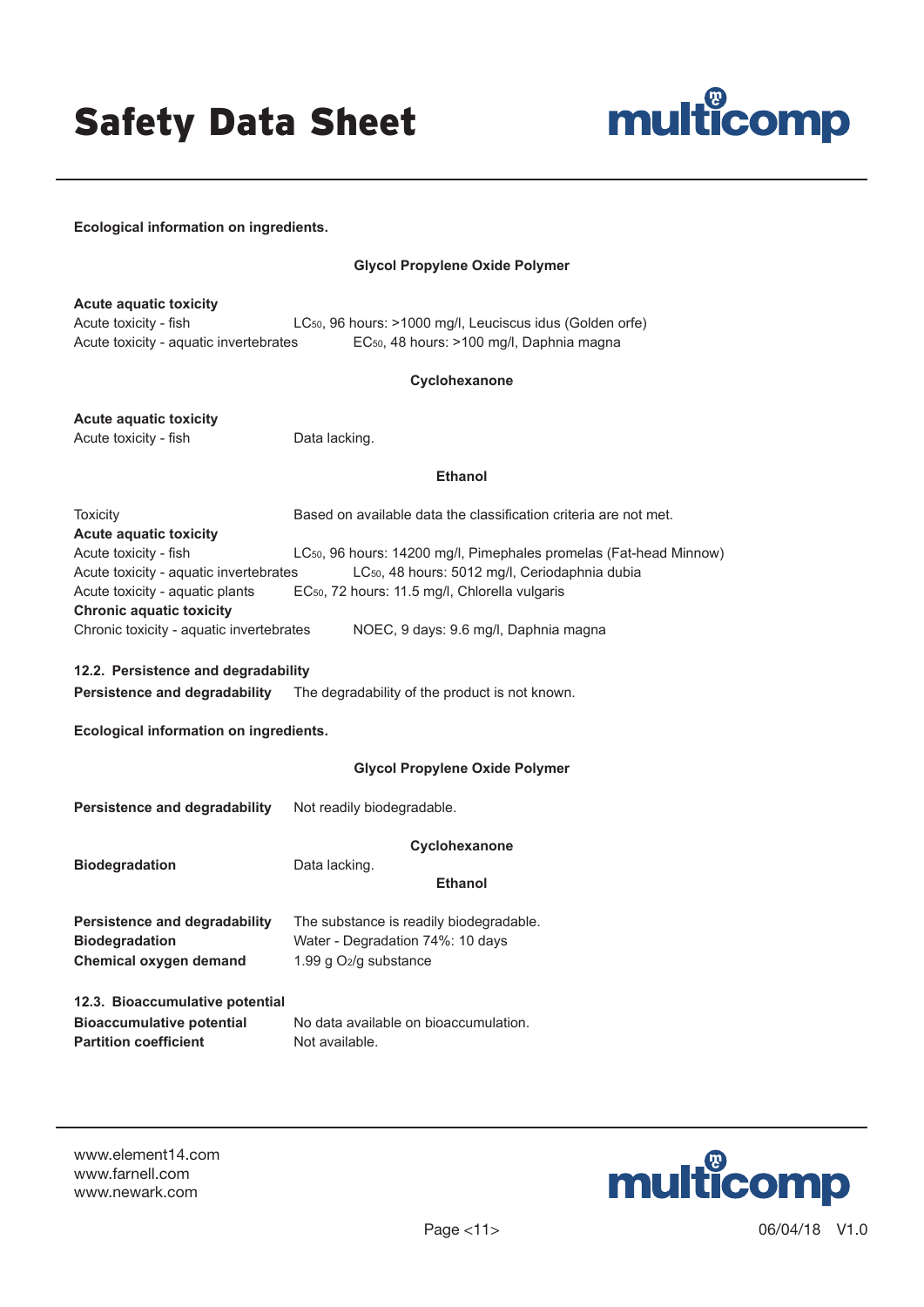

### **Ecological information on ingredients.**

| <b>Aluminium Hydroxide</b>                                                                                                                             |                                                                                                                      |  |
|--------------------------------------------------------------------------------------------------------------------------------------------------------|----------------------------------------------------------------------------------------------------------------------|--|
| Bioaccumulative potential                                                                                                                              | Bioaccumulation is unlikely.                                                                                         |  |
| Bioaccumulative potential                                                                                                                              | <b>Glycol Propylene Oxide Polymer</b><br>The product does not contain any substances expected to be bioaccumulating. |  |
|                                                                                                                                                        | Cyclohexanone                                                                                                        |  |
| Bioaccumulative potential                                                                                                                              | Data lacking.                                                                                                        |  |
|                                                                                                                                                        | <b>Ethanol</b>                                                                                                       |  |
| Bioaccumulative potential<br>Partition coefficient<br>12.4. Mobility in soil                                                                           | Bioaccumulation is unlikely.<br>log Pow: -0.35                                                                       |  |
| <b>Mobility</b>                                                                                                                                        | No data available.                                                                                                   |  |
| Ecological information on ingredients.                                                                                                                 |                                                                                                                      |  |
|                                                                                                                                                        | <b>Glycol Propylene Oxide Polymer</b>                                                                                |  |
| Mobility                                                                                                                                               | The product is water-soluble and may spread in water systems.                                                        |  |
|                                                                                                                                                        | Cyclohexanone                                                                                                        |  |
| Mobility                                                                                                                                               | No data available.                                                                                                   |  |
|                                                                                                                                                        | <b>Ethanol</b>                                                                                                       |  |
| Mobility                                                                                                                                               | The product is soluble in water. Surface tension<br>24.5 mN/m @ 20°C/68°F                                            |  |
| 12.5. Results of PBT and vPvB assessment<br>Ecological information on ingredients.                                                                     |                                                                                                                      |  |
| Results of PBT and vPvB assessment                                                                                                                     | <b>Aluminium Hydroxide</b><br>This product does not contain any substances classified as PBT or vPvB.                |  |
| <b>Glycol Propylene Oxide Polymer</b><br>Results of PBT and vPvB assessment<br>This product does not contain any substances classified as PBT or vPvB. |                                                                                                                      |  |

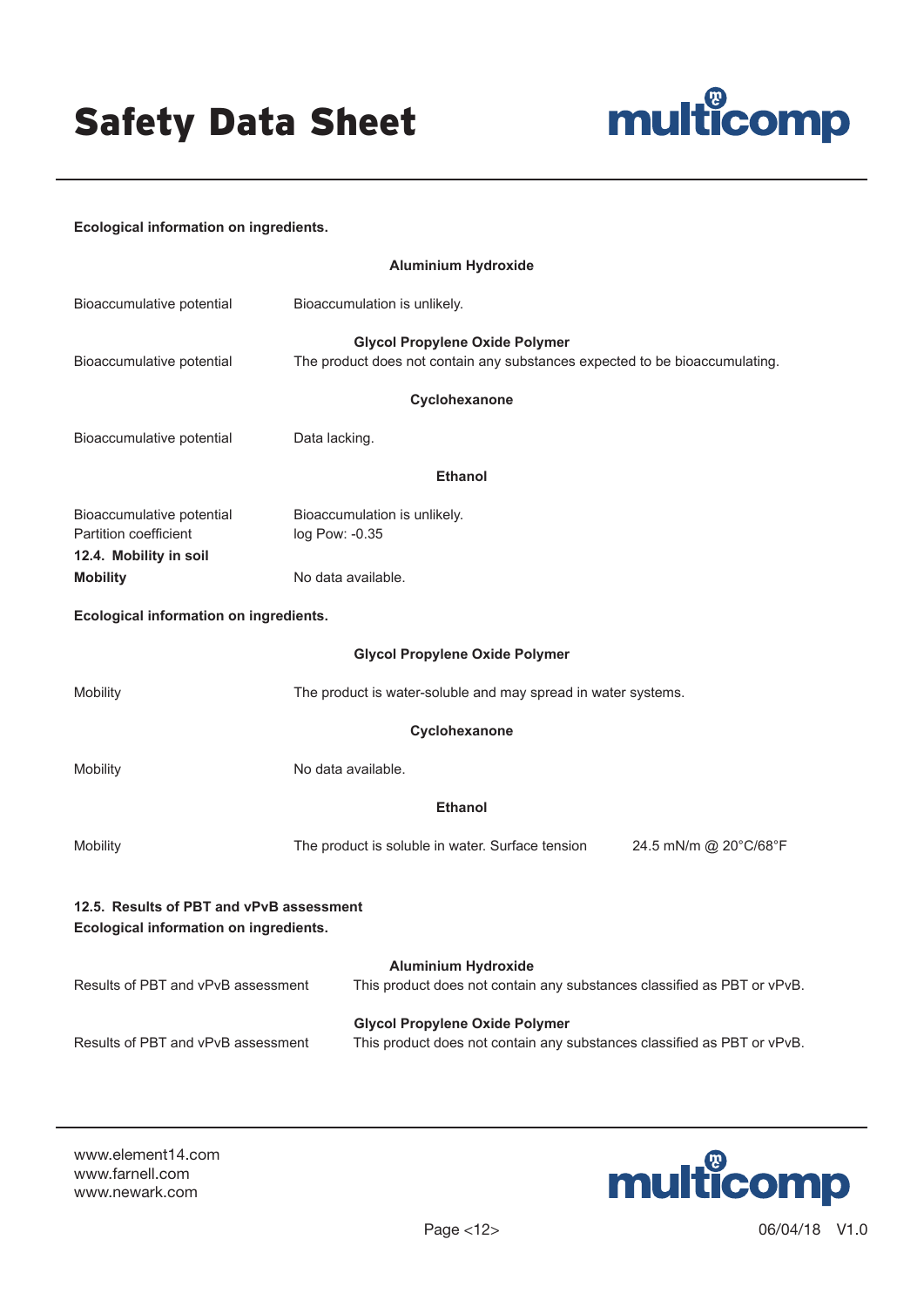

| Results of PBT and vPvB assessment                   | Cyclohexanone<br>This product does not contain any substances classified as PBT or vPvB.                                                                                                                                                                                                                                                                                                                                         |  |
|------------------------------------------------------|----------------------------------------------------------------------------------------------------------------------------------------------------------------------------------------------------------------------------------------------------------------------------------------------------------------------------------------------------------------------------------------------------------------------------------|--|
| Results of PBT and vPvB assessment                   | <b>Ethanol</b><br>This substance is not classified as PBT or vPvB according to current EU criteria.                                                                                                                                                                                                                                                                                                                              |  |
| 12.6. Other adverse effects<br>Other adverse effects | None known.                                                                                                                                                                                                                                                                                                                                                                                                                      |  |
| Ecological information on ingredients.               |                                                                                                                                                                                                                                                                                                                                                                                                                                  |  |
| Other adverse effects                                | <b>Glycol Propylene Oxide Polymer</b><br>Not determined.                                                                                                                                                                                                                                                                                                                                                                         |  |
| Cyclohexanone                                        |                                                                                                                                                                                                                                                                                                                                                                                                                                  |  |
| Other adverse effects                                | Not known.                                                                                                                                                                                                                                                                                                                                                                                                                       |  |
| <b>SECTION 13: Disposal considerations</b>           |                                                                                                                                                                                                                                                                                                                                                                                                                                  |  |
| 13.1. Waste treatment methods                        |                                                                                                                                                                                                                                                                                                                                                                                                                                  |  |
| General information                                  | The generation of waste should be minimised or avoided wherever possible.<br>Reuse or recycle products wherever possible. This material and its container<br>must be disposed of in a safe way. Disposal of this product, process solutions,<br>residues and by-products should at all times comply with the requirements of<br>environmental protection and waste disposal legislation and any local authority<br>requirements. |  |

Disposal methods **Dispose of surplus products and those that cannot be recycled via a licensed** waste disposal contractor. Waste packaging should be collected for reuse or recycling. Incineration or landfill should only be considered when recycling is not feasible. Waste should not be disposed of untreated to the sewer unless fully compliant with the requirements of the local water authority.

### **SECTION 14: Transport information**

**General General The product is not covered by international regulations on the transport of** dangerous goods (IMDG, IATA, ADR/RID).

#### **14.1. UN number**

Not applicable.

### **14.2. UN proper shipping name**

Not applicable.

#### **14.3. Transport hazard class(es)**

No transport warning sign required. Transport labels No transport warning sign required.

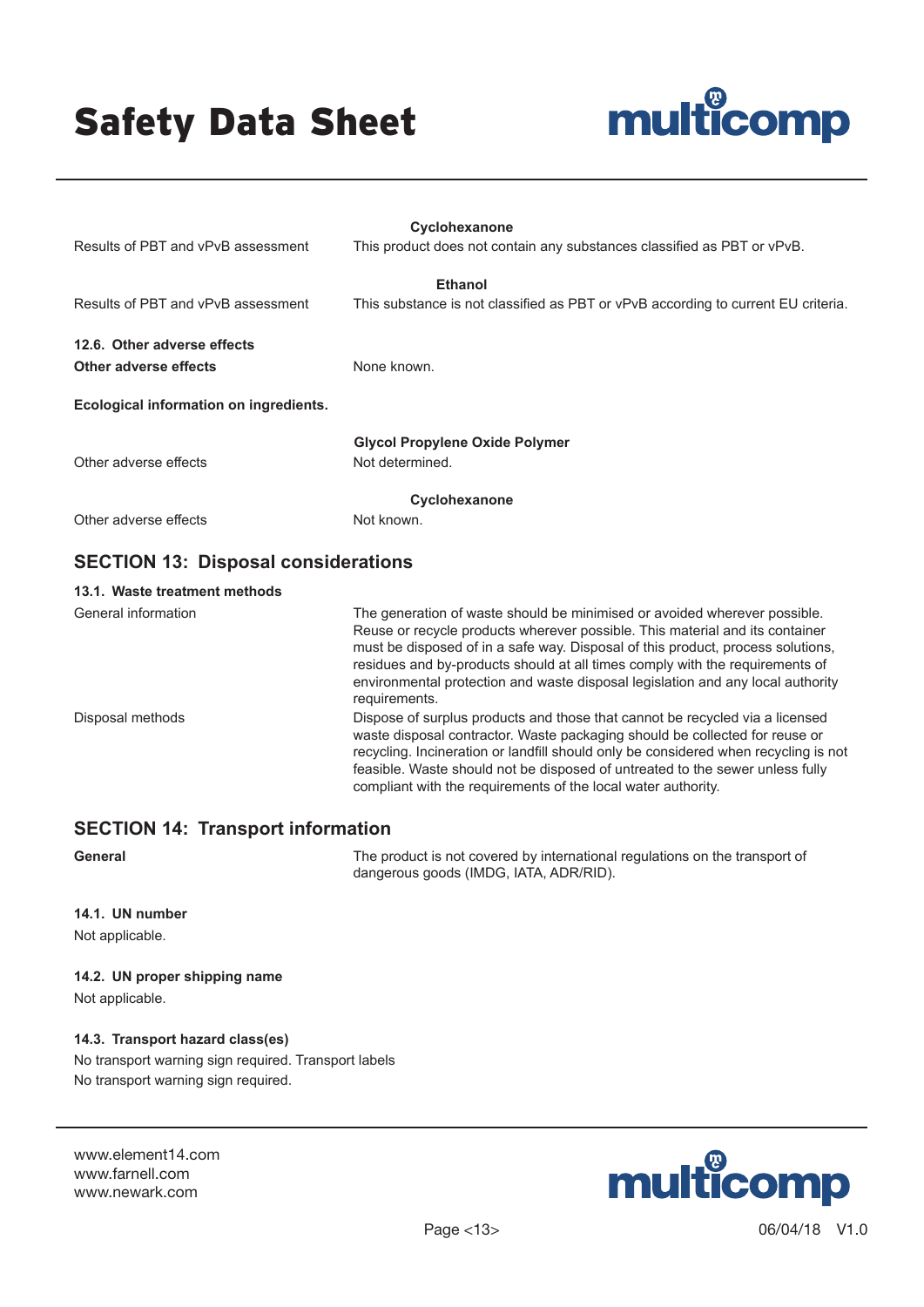

#### **14.4. Packing group**

Not applicable.

### **14.5. Environmental hazards**

Environmentally hazardous substance/marine pollutant No.

#### **14.6. Special precautions for user**

Not applicable.

#### **14.7. Transport in bulk according to Annex II of MARPOL and the IBC Code**

Transport in bulk according to Annex II of MARPOL 73/78 and the IBC Code Not applicable.

# **SECTION 15: Regulatory information**

### **15.1. Safety, health and environmental regulations/legislation specific for the substance or mixture National regulations** Health and Safety at Work etc. Act 1974 (as amended). The Carriage of Dangerous Goods and Use of Transportable Pressure Equipment Regulations 2009 (SI 2009 No. 1348) (as amended) ["CDG 2009"]. EH40/2005 Workplace exposure limits. **EU legislation** Regulation (EC) No 1907/2006 of the European Parliament and of the Council of 18 December 2006 concerning the Registration, Evaluation, Authorisation and Restriction of Chemicals (REACH) (as amended). Commission Regulation (EU) No 2015/830 of 28 May 2015.

Regulation (EC) No 1272/2008 of the European Parliament and of the Council of 16 December 2008 on classification, labelling and packaging of substances and mixtures (as amended).

#### **15.2. Chemical safety assessment**

No chemical safety assessment has been carried out.

#### **Inventories**

**EU - EINECS/ELINCS**

None of the ingredients are listed or exempt.

# **SECTION 16: Other information**

#### **Abbreviations and acronyms used in the safety data sheet** ADR: European Agreement concerning the International Carriage of Dangerous Goods by Road. ADN: European Agreement concerning the International Carriage of Dangerous Goods by Inland Waterways. RID: European Agreement concerning the International Carriage of Dangerous Goods by Rail. IATA: International Air Transport Association.

ICAO-TI: Technical Instructions for the Safe Transport of Dangerous Goods by Air.

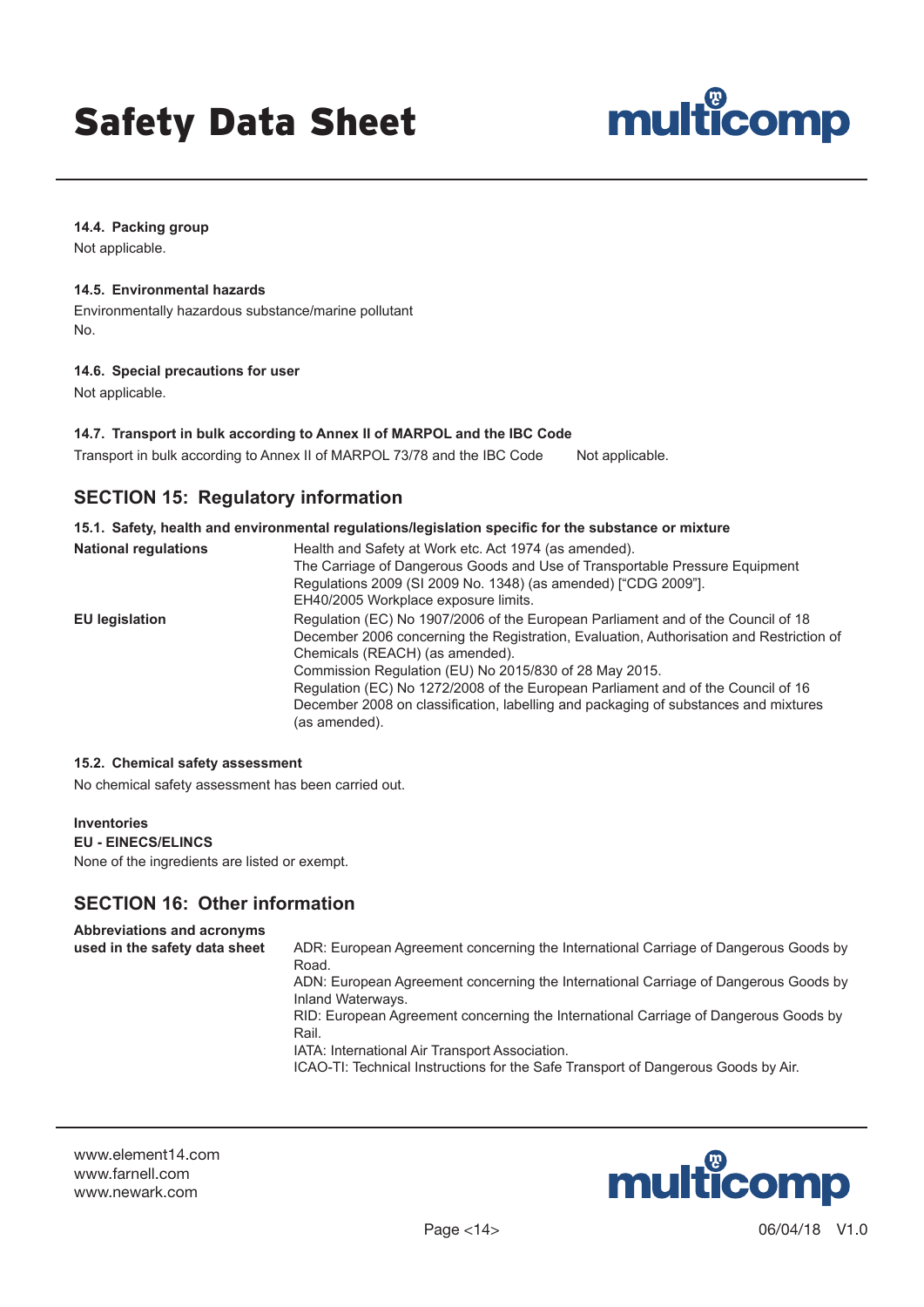



IMDG: International Maritime Dangerous Goods. CAS: Chemical Abstracts Service. ATE: Acute Toxicity Estimate. LC<sub>50</sub>: Lethal Concentration to 50 % of a test population. LD50: Lethal Dose to 50% of a test population (Median Lethal Dose). EC50: 50% of maximal Effective Concentration. PBT: Persistent, Bioaccumulative and Toxic substance. vPvB: Very Persistent and Very Bioaccumulative.

# **Multicomp Polyurethane Resin, Part B**

### **SECTION 1: Identification of the substance/mixture and of the company/undertaking**

| 1.1. Product identifier |                                      |
|-------------------------|--------------------------------------|
| <b>Product name</b>     | Multicomp Polyurethane Resin, Part B |
| <b>Product number</b>   | MC002564. ZP                         |
|                         |                                      |

|  | 1.2. Relevant identified uses of the substance or mixture and uses advised against |  |  |  |  |  |  |
|--|------------------------------------------------------------------------------------|--|--|--|--|--|--|
|--|------------------------------------------------------------------------------------|--|--|--|--|--|--|

| <b>Identified uses</b> | Hardener.                                        |
|------------------------|--------------------------------------------------|
| Uses advised against   | No specific uses advised against are identified. |

### **1.3. Details of the supplier of the safety data sheet**

| <b>Supplier</b> | Premier Farnell plc  |
|-----------------|----------------------|
|                 | 150 Armley Road      |
|                 | Leeds                |
|                 | LS12 200             |
|                 | +44 (0) 870 129 8608 |
|                 |                      |

| 1.4. Emergency telephone number |                 |
|---------------------------------|-----------------|
| <b>Emergency telephone</b>      | +44 1865 407333 |

### **SECTION 2: Hazards identification**

| 2.1. Classification of the substance or mixture |                                                                                                                                                           |
|-------------------------------------------------|-----------------------------------------------------------------------------------------------------------------------------------------------------------|
| Classification (EC 1272/2008)                   |                                                                                                                                                           |
| <b>Physical hazards</b>                         | Not Classified                                                                                                                                            |
| <b>Health hazards</b>                           | Acute Tox. 4 - H332 Skin Irrit. 2 - H315 Eye Irrit. 2 - H319 Resp. Sens. 1 - H334<br>Skin Sens. 1 - H317 Carc. 2 - H351 STOT SE 3 - H335 STOT RE 2 - H373 |
| <b>Environmental hazards</b>                    | Not Classified                                                                                                                                            |

**2.2. Label elements Pictogram**



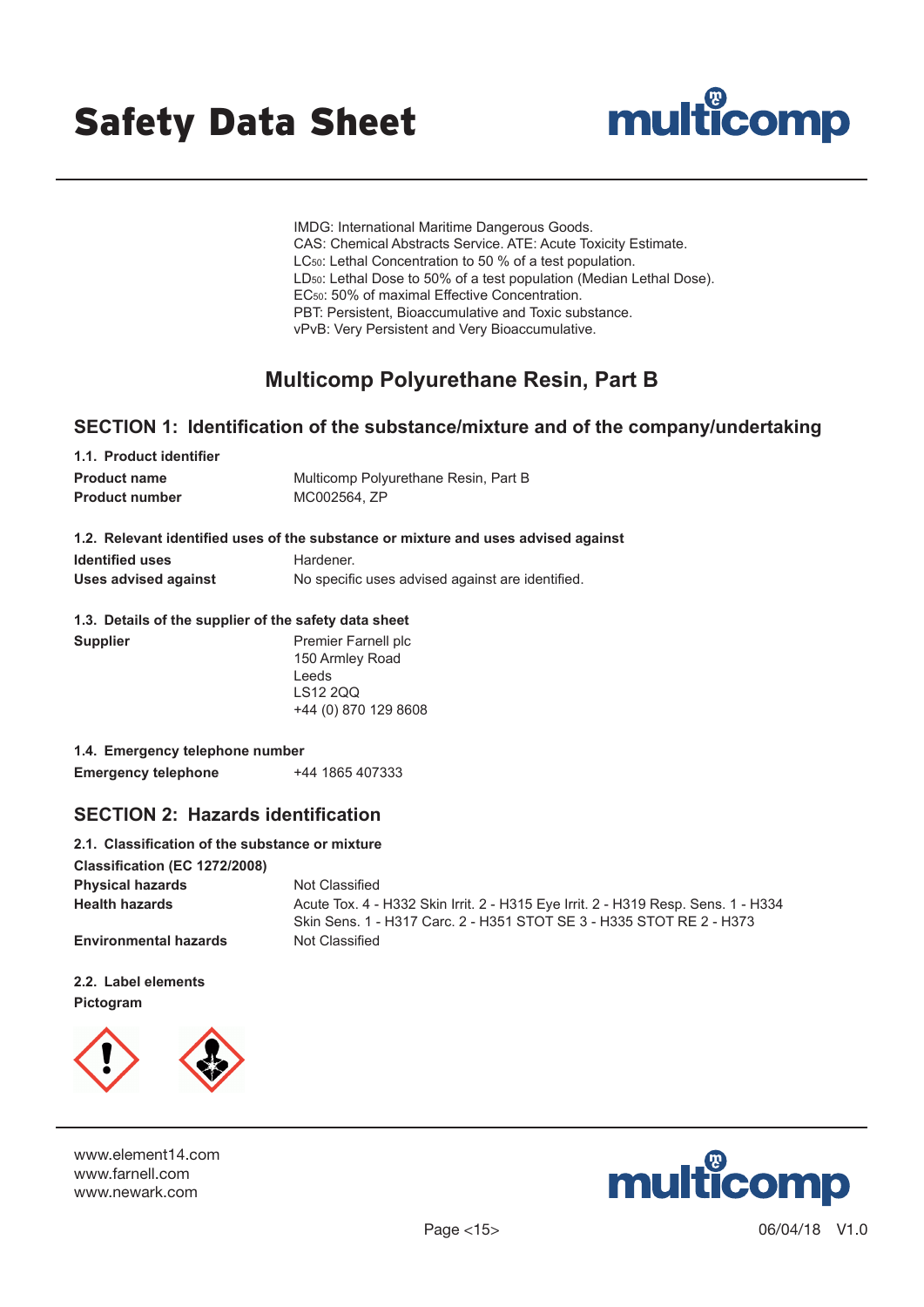

| <b>Signal word</b><br><b>Hazard statements</b> | Danger<br>H315 Causes skin irritation.<br>H317 May cause an allergic skin reaction.<br>H319 Causes serious eye irritation.<br>H332 Harmful if inhaled.<br>H334 May cause allergy or asthma symptoms or breathing difficulties if inhaled.<br>H335 May cause respiratory irritation.<br>H351 Suspected of causing cancer.<br>H373 May cause damage to organs through prolonged or repeated exposure.                                                                                                                                                                                                                                                                                                                                                                                                 |
|------------------------------------------------|-----------------------------------------------------------------------------------------------------------------------------------------------------------------------------------------------------------------------------------------------------------------------------------------------------------------------------------------------------------------------------------------------------------------------------------------------------------------------------------------------------------------------------------------------------------------------------------------------------------------------------------------------------------------------------------------------------------------------------------------------------------------------------------------------------|
| <b>Precautionary statements</b>                | P260 Do not breathe vapour/ spray.<br>P280 Wear protective gloves/ protective clothing/ eye protection/ face protection.<br>P284 [In case of inadequate ventilation] wear respiratory protection.<br>P304+P340 IF INHALED: Remove person to fresh air and keep comfortable for breathing.<br>P312 Call a POISON CENTRE/doctor if you feel unwell.<br>P501 Dispose of contents/ container in accordance with national regulations.                                                                                                                                                                                                                                                                                                                                                                   |
| <b>Contains</b>                                | methylenediphenyl diisocyanate, Diphenylmethane-4,4-Diisocyanate (MDI) Isomers                                                                                                                                                                                                                                                                                                                                                                                                                                                                                                                                                                                                                                                                                                                      |
| Supplementary                                  |                                                                                                                                                                                                                                                                                                                                                                                                                                                                                                                                                                                                                                                                                                                                                                                                     |
| precautionary statements                       | P264 Wash contaminated skin thoroughly after handling.<br>P271 Use only outdoors or in a well-ventilated area.<br>P272 Contaminated work clothing should not be allowed out of the workplace.<br>P302+P352 IF ON SKIN: Wash with plenty of water.<br>P305+P351+P338 IF IN EYES: Rinse cautiously with water for several minutes. Remove<br>contact lenses, if present and easy to do. Continue rinsing.<br>P333+P313 If skin irritation or rash occurs: Get medical advice/ attention.<br>P337+P313 If eye irritation persists: Get medical advice/ attention.<br>P342+P311 If experiencing respiratory symptoms: Call a POISON CENTER/ doctor.<br>P362+P364 Take off contaminated clothing and wash it before reuse.<br>P403+P233 Store in a well-ventilated place. Keep container tightly closed. |

### **2.3. Other hazards**

This product does not contain any substances classified as PBT or vPvB.

### **SECTION 3: Composition/information on ingredients**

### **3.1. Mixtures methylenediphenyl diisocyanate** 60-100% CAS number: 26447-40-5 EC number: 247-714-0

### **Classification**

Acute Tox. 4 - H332 Skin Irrit. 2 - H315 Eye Irrit. 2 - H319 Resp. Sens. 1 - H334 Skin Sens. 1 - H317 Carc. 2 - H351 STOT SE 3 - H335 STOT RE 2 - H373

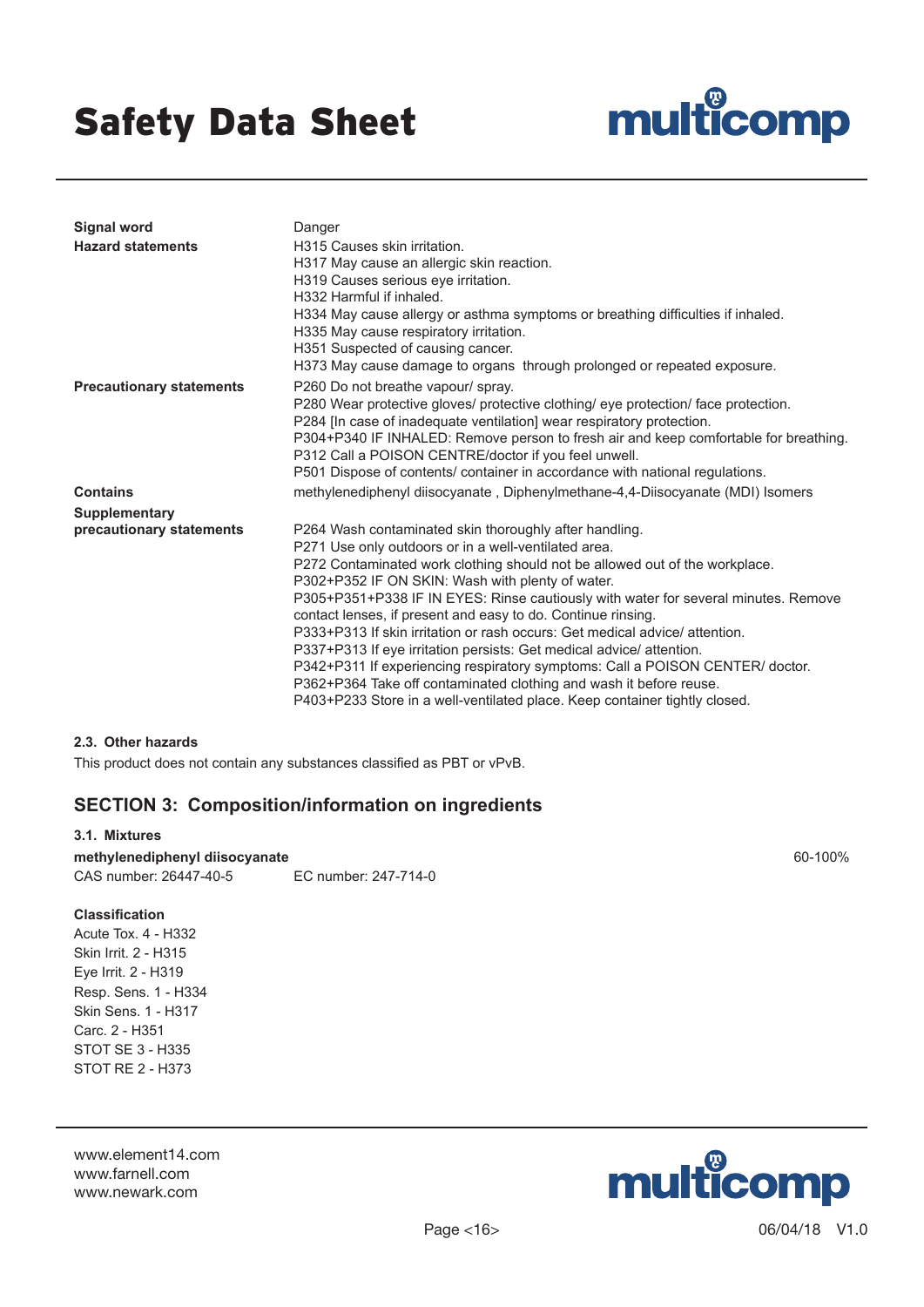

### **Diphenylmethane-4, 4-Diisocyanate (MDI) Isomers 30-60%**

### CAS number: 9016-87-9 EC number: 618-498-9

**Classification** Acute Tox. 4 - H332 Skin Irrit. 2 - H315 Eye Irrit. 2 - H319 Resp. Sens. 1 - H334 Skin Sens. 1 - H317 Carc. 2 - H351 STOT SE 3 - H335 STOT RE 2 - H373 The full text for all hazard statements is displayed in Section 16.

# **SECTION 4: First aid measures**

### **4.1. Description of first aid measures**

| <b>General information</b><br><b>Inhalation</b> | Get medical attention immediately. Show this Safety Data Sheet to the medical personnel.<br>Remove affected person from source of contamination. Move affected person to fresh<br>air and keep warm and at rest in a position comfortable for breathing. Maintain an open<br>airway. Loosen tight clothing such as collar, tie or belt. When breathing is difficult, properly<br>trained personnel may assist affected person by administering oxygen. Place unconscious<br>person on their side in the recovery position and ensure breathing can take place. In the<br>event of any sensitisation symptoms developing, ensure further exposure is avoided.                                                       |
|-------------------------------------------------|--------------------------------------------------------------------------------------------------------------------------------------------------------------------------------------------------------------------------------------------------------------------------------------------------------------------------------------------------------------------------------------------------------------------------------------------------------------------------------------------------------------------------------------------------------------------------------------------------------------------------------------------------------------------------------------------------------------------|
| Ingestion                                       | Rinse mouth thoroughly with water. Remove any dentures. Give a few small glasses<br>of water or milk to drink. Stop if the affected person feels sick as vomiting may be<br>dangerous. Do not induce vomiting unless under the direction of medical personnel. If<br>vomiting occurs, the head should be kept low so that vomit does not enter the lungs.<br>Never give anything by mouth to an unconscious person. Move affected person to fresh<br>air and keep warm and at rest in a position comfortable for breathing. Place unconscious<br>person on their side in the recovery position and ensure breathing can take place.<br>Maintain an open airway. Loosen tight clothing such as collar, tie or belt. |
| <b>Skin contact</b>                             | It is important to remove the substance from the skin immediately. In the event of any<br>sensitisation symptoms developing, ensure further exposure is avoided. Remove<br>contamination with soap and water or recognised skin cleansing agent. Get medical<br>attention if symptoms are severe or persist after washing.                                                                                                                                                                                                                                                                                                                                                                                         |
| Eye contact                                     | Rinse immediately with plenty of water. Remove any contact lenses and open eyelids<br>wide apart. Continue to rinse for at least 10 minutes.                                                                                                                                                                                                                                                                                                                                                                                                                                                                                                                                                                       |
| <b>Protection of first aiders</b>               | First aid personnel should wear appropriate protective equipment during any rescue.<br>If it is suspected that volatile contaminants are still present around the affected person,<br>first aid personnel should wear an appropriate respirator or self-contained breathing<br>apparatus. Wash contaminated clothing thoroughly with water before removing it from<br>the affected person, or wear gloves. It may be dangerous for first aid personnel to carry<br>out mouth-to-mouth resuscitation.                                                                                                                                                                                                               |
|                                                 | 4.2. Most important symptoms and effects, both acute and delayed                                                                                                                                                                                                                                                                                                                                                                                                                                                                                                                                                                                                                                                   |

**General information** See Section 11 for additional information on health hazards. The severity of the symptoms described will vary dependent on the concentration and the length of exposure.

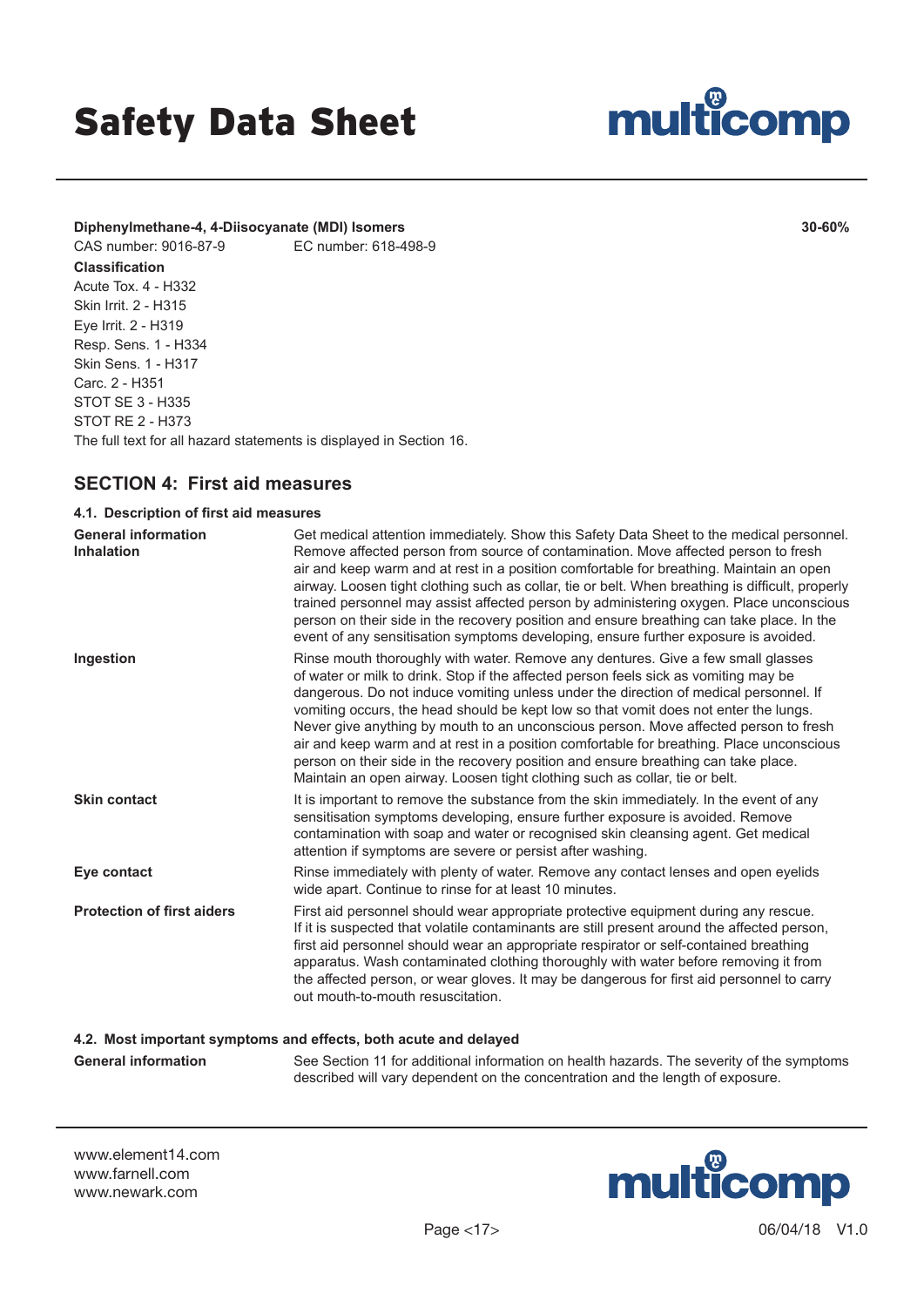

| <b>Inhalation</b>                                                               | May cause sensitisation or allergic reactions in sensitive individuals. A single exposure may<br>cause the following adverse effects: Headache. Exhaustion and weakness. Prolonged or<br>repeated exposure may cause the following adverse effects: Suspected of causing cancer. |
|---------------------------------------------------------------------------------|----------------------------------------------------------------------------------------------------------------------------------------------------------------------------------------------------------------------------------------------------------------------------------|
| Ingestion                                                                       | May cause sensitisation or allergic reactions in sensitive individuals. May cause irritation.<br>Prolonged or repeated exposure may cause the following adverse effects: Suspected of<br>causing cancer.                                                                         |
| <b>Skin contact</b>                                                             | May cause skin sensitisation or allergic reactions in sensitive individuals. Redness.<br>Irritating to skin. Prolonged or repeated exposure may cause the following adverse<br>effects: Suspected of causing cancer.                                                             |
| Eye contact                                                                     | Irritating to eyes.                                                                                                                                                                                                                                                              |
| 4.3. Indication of any immediate medical attention and special treatment needed |                                                                                                                                                                                                                                                                                  |

Notes for the doctor Treat symptomatically. May cause sensitisation or allergic reactions in sensitive individuals.

# **SECTION 5: Firefighting measures**

| 5.1. Extinguishing media                                   |                                                                                                                                                                                                                                                                                                                                                                                                                                                                                                                                                                                                                                                               |
|------------------------------------------------------------|---------------------------------------------------------------------------------------------------------------------------------------------------------------------------------------------------------------------------------------------------------------------------------------------------------------------------------------------------------------------------------------------------------------------------------------------------------------------------------------------------------------------------------------------------------------------------------------------------------------------------------------------------------------|
| Suitable extinguishing media                               | The product is not flammable. Extinguish with alcohol-resistant foam, carbon dioxide, dry<br>powder or water fog. Use fire-extinguishing media suitable for the surrounding fire.                                                                                                                                                                                                                                                                                                                                                                                                                                                                             |
|                                                            | Unsuitable extinguishing media Do not use water jet as an extinguisher, as this will spread the fire.                                                                                                                                                                                                                                                                                                                                                                                                                                                                                                                                                         |
| 5.2. Special hazards arising from the substance or mixture |                                                                                                                                                                                                                                                                                                                                                                                                                                                                                                                                                                                                                                                               |
| <b>Specific hazards</b>                                    | Containers can burst violently or explode when heated, due to excessive pressure build-up.<br>This product is toxic.                                                                                                                                                                                                                                                                                                                                                                                                                                                                                                                                          |
|                                                            | Hazardous combustion products Thermal decomposition or combustion products may include the following substances:<br>Toxic gases or vapours.                                                                                                                                                                                                                                                                                                                                                                                                                                                                                                                   |
| 5.3. Advice for firefighters                               |                                                                                                                                                                                                                                                                                                                                                                                                                                                                                                                                                                                                                                                               |
| <b>Protective actions</b>                                  |                                                                                                                                                                                                                                                                                                                                                                                                                                                                                                                                                                                                                                                               |
| during firefighting                                        | Avoid breathing fire gases or vapours. Evacuate area. Keep upwind to avoid inhalation of<br>gases, vapours, fumes and smoke. Ventilate closed spaces before entering them. Cool<br>containers exposed to heat with water spray and remove them from the fire area if it can<br>be done without risk. Cool containers exposed to flames with water until well after the fire<br>is out. If a leak or spill has not ignited, use water spray to disperse vapours and protect<br>men stopping the leak. Control run-off water by containing and keeping it out of sewers<br>and watercourses. If risk of water pollution occurs, notify appropriate authorities. |
| <b>Special protective</b>                                  |                                                                                                                                                                                                                                                                                                                                                                                                                                                                                                                                                                                                                                                               |
| equipment for firefighters                                 | Wear positive-pressure self-contained breathing apparatus (SCBA) and appropriate<br>protective clothing. Firefighter's clothing conforming to European standard EN469<br>(including helmets, protective boots and gloves) will provide a basic level of protection for<br>chemical incidents.                                                                                                                                                                                                                                                                                                                                                                 |

# **SECTION 6: Accidental release measures**

**6.1. Personal precautions, protective equipment and emergency procedures**

**Personal precautions** No action shall be taken without appropriate training or involving any personal risk.

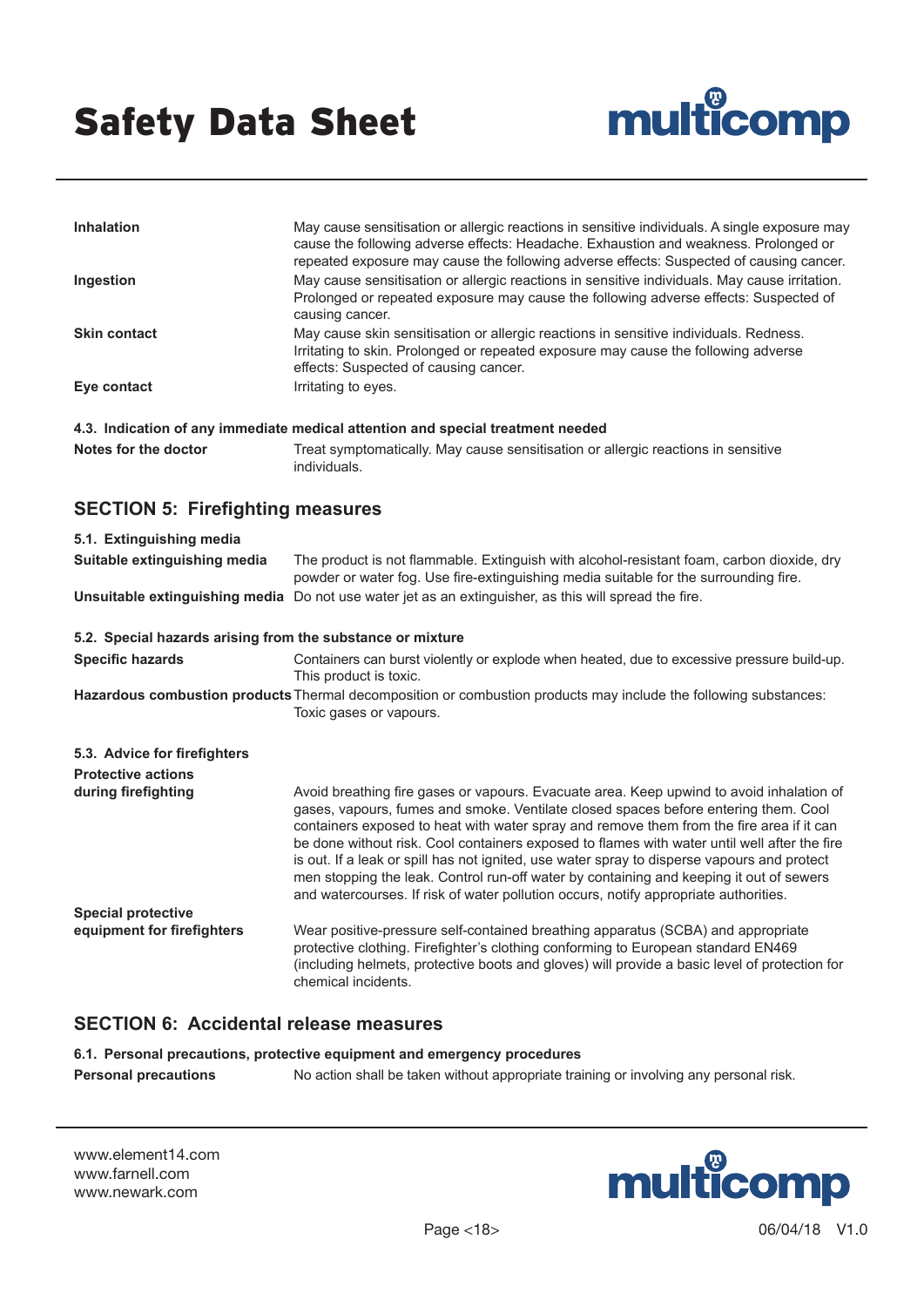

|                                                           | Keep unnecessary and unprotected personnel away from the spillage. Wear protective<br>clothing as described in Section 8 of this safety data sheet. Follow precautions for safe<br>handling described in this safety data sheet. Wash thoroughly after dealing with a spillage.<br>Ensure procedures and training for emergency decontamination and disposal are in place.<br>Do not touch or walk into spilled material. Avoid inhalation of vapours and spray/mists. Use<br>suitable respiratory protection if ventilation is inadequate. Avoid contact with skin and eyes.                                                                                                                                                                                                                                                                                                                                                                                                                                                                                                                                                                                           |
|-----------------------------------------------------------|-------------------------------------------------------------------------------------------------------------------------------------------------------------------------------------------------------------------------------------------------------------------------------------------------------------------------------------------------------------------------------------------------------------------------------------------------------------------------------------------------------------------------------------------------------------------------------------------------------------------------------------------------------------------------------------------------------------------------------------------------------------------------------------------------------------------------------------------------------------------------------------------------------------------------------------------------------------------------------------------------------------------------------------------------------------------------------------------------------------------------------------------------------------------------|
| <b>Environmental precautions</b>                          |                                                                                                                                                                                                                                                                                                                                                                                                                                                                                                                                                                                                                                                                                                                                                                                                                                                                                                                                                                                                                                                                                                                                                                         |
| <b>Environmental precautions</b>                          | Avoid discharge into drains or watercourses or onto the ground. Avoid discharge to the<br>aquatic environment. Large Spillages: Inform the relevant authorities if environmental<br>pollution occurs (sewers, waterways, soil or air).                                                                                                                                                                                                                                                                                                                                                                                                                                                                                                                                                                                                                                                                                                                                                                                                                                                                                                                                  |
| 6.2. Methods and material for containment and cleaning up |                                                                                                                                                                                                                                                                                                                                                                                                                                                                                                                                                                                                                                                                                                                                                                                                                                                                                                                                                                                                                                                                                                                                                                         |
| Methods for cleaning up                                   | Wear protective clothing as described in Section 8 of this safety data sheet. Clear up<br>spills immediately and dispose of waste safely. Provide adequate ventilation. Approach<br>the spillage from upwind. Small Spillages: If the product is soluble in water, dilute the<br>spillage with water and mop it up. Alternatively, or if it is not water-soluble, absorb the<br>spillage with an inert, dry material and place it in a suitable waste disposal container.<br>Large Spillages: If leakage cannot be stopped, evacuate area. Flush spilled material<br>into an effluent treatment plant, or proceed as follows. Contain and absorb spillage with<br>sand, earth or other non-combustible material. Place waste in labelled, sealed containers.<br>Clean contaminated objects and areas thoroughly, observing environmental regulations.<br>The contaminated absorbent may pose the same hazard as the spilled material. Flush<br>contaminated area with plenty of water. Wash thoroughly after dealing with a spillage.<br>Dispose of waste to licensed waste disposal site in accordance with the requirements of<br>the local Waste Disposal Authority. |
| 6.3 Peference to other coetions                           |                                                                                                                                                                                                                                                                                                                                                                                                                                                                                                                                                                                                                                                                                                                                                                                                                                                                                                                                                                                                                                                                                                                                                                         |

**6.3. Reference to other sections**

**Reference to other sections** For personal protection, see Section 8. See Section 11 for additional information on health hazards. See Section 12 for additional information on ecological hazards. For waste disposal, see Section 13.

# **SECTION 7: Handling and storage**

| 7.1. Precautions for safe handling |                                                                                                                                                                                                                                                                                                                                                                                                                                                                                                                                                    |
|------------------------------------|----------------------------------------------------------------------------------------------------------------------------------------------------------------------------------------------------------------------------------------------------------------------------------------------------------------------------------------------------------------------------------------------------------------------------------------------------------------------------------------------------------------------------------------------------|
| Usage precautions                  | Read and follow manufacturer's recommendations. Wear protective clothing as described<br>in Section 8 of this safety data sheet. Keep away from food, drink and animal feeding<br>stuffs. Handle all packages and containers carefully to minimise spills. Keep container<br>tightly sealed when not in use. Avoid the formation of mists. Suspected of causing cancer.<br>Do not handle until all safety precautions have been read and understood. Do not handle<br>broken packages without protective equipment. Do not reuse empty containers. |
| Advice on general                  |                                                                                                                                                                                                                                                                                                                                                                                                                                                                                                                                                    |
| occupational hygiene               | Wash promptly if skin becomes contaminated. Take off contaminated clothing. Wash<br>contaminated clothing before reuse. Do not eat, drink or smoke when using this product.<br>Wash at the end of each work shift and before eating, smoking and using the toilet.<br>Change work clothing daily before leaving workplace.                                                                                                                                                                                                                         |

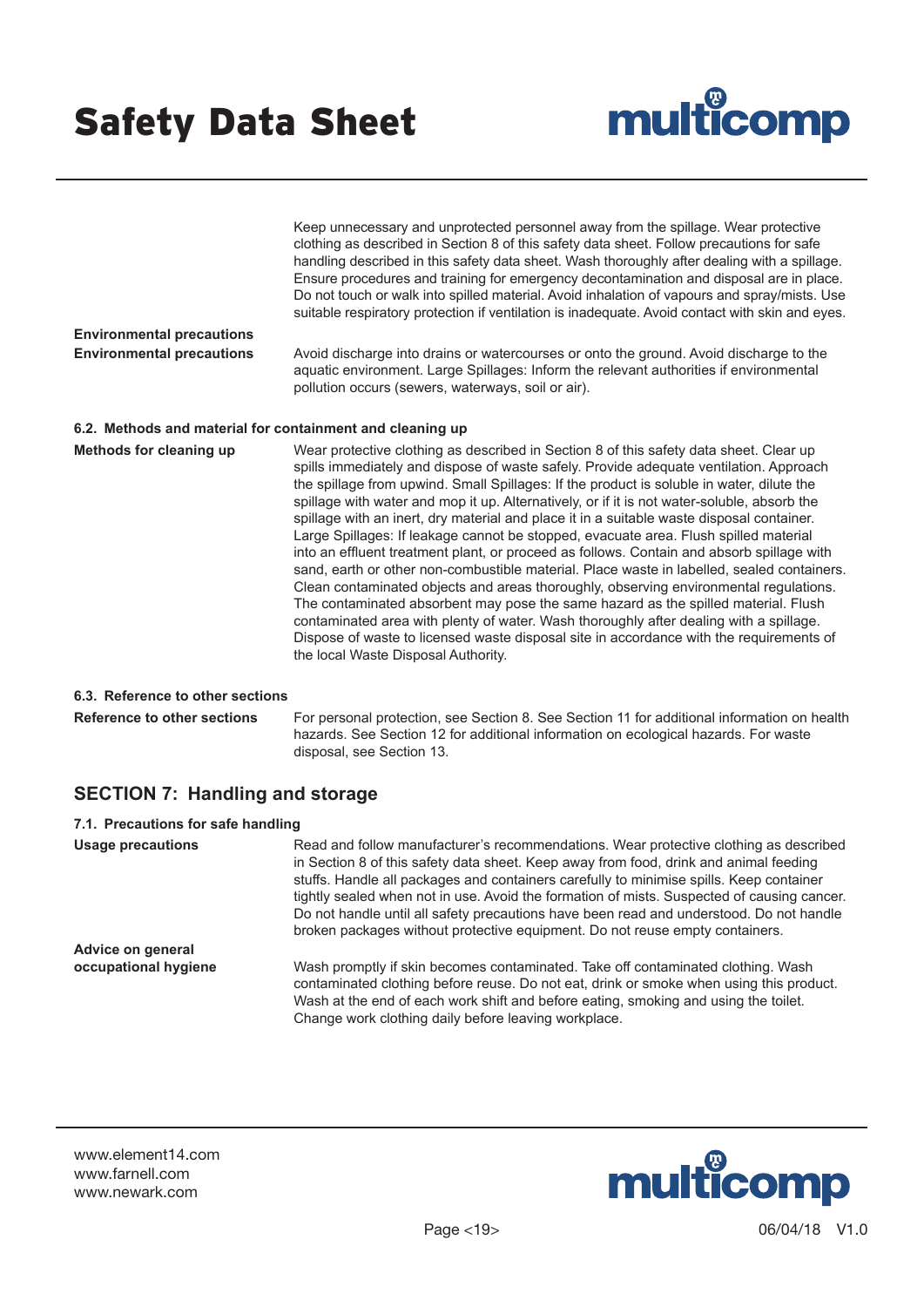

#### **7.2. Conditions for safe storage, including any incompatibilities**

| <b>Storage precautions</b> | Store away from incompatible materials (see Section 10). Store in accordance with local<br>regulations. Keep only in the original container. Keep container tightly closed, in a cool,<br>well ventilated place. Keep containers upright. Protect containers from damage. Bund<br>storage facilities to prevent soil and water pollution in the event of spillage. The storage<br>area floor should be leak-tight, jointless and not absorbent. |
|----------------------------|-------------------------------------------------------------------------------------------------------------------------------------------------------------------------------------------------------------------------------------------------------------------------------------------------------------------------------------------------------------------------------------------------------------------------------------------------|
| <b>Storage class</b>       | Chemical storage.                                                                                                                                                                                                                                                                                                                                                                                                                               |
| Specific end use(s)        |                                                                                                                                                                                                                                                                                                                                                                                                                                                 |
| Specific end use(s)        | The identified uses for this product are detailed in Section 1.2.                                                                                                                                                                                                                                                                                                                                                                               |

# **SECTION 8: Exposure Controls/personal protection**

**8.1. Control parameters** NA **8.2. Exposure controls Protective equipment**



|                                | <b>Appropriate engineering controls</b> Provide adequate ventilation. Personal, workplace environment or biological monitoring<br>may be required to determine the effectiveness of the ventilation or other control<br>measures and/or the necessity to use respiratory protective equipment. Use process<br>enclosures, local exhaust ventilation or other engineering controls as the primary means<br>to minimise worker exposure. Personal protective equipment should only be used if<br>worker exposure cannot be controlled adequately by the engineering control measures.<br>Ensure control measures are regularly inspected and maintained. Ensure operatives are<br>trained to minimise exposure. |
|--------------------------------|---------------------------------------------------------------------------------------------------------------------------------------------------------------------------------------------------------------------------------------------------------------------------------------------------------------------------------------------------------------------------------------------------------------------------------------------------------------------------------------------------------------------------------------------------------------------------------------------------------------------------------------------------------------------------------------------------------------|
| <b>Eye/face protection</b>     | Eyewear complying with an approved standard should be worn if a risk assessment<br>indicates eye contact is possible. Personal protective equipment for eye and face<br>protection should comply with European Standard EN166. Wear tight-fitting, chemical<br>splash goggles or face shield. If inhalation hazards exist, a full-face respirator may be<br>required instead.                                                                                                                                                                                                                                                                                                                                 |
| <b>Hand protection</b>         | Chemical-resistant, impervious gloves complying with an approved standard should be<br>worn if a risk assessment indicates skin contact is possible. The most suitable glove<br>should be chosen in consultation with the glove supplier/manufacturer, who can provide<br>information about the breakthrough time of the glove material. To protect hands from<br>chemicals, gloves should comply with European Standard EN374. Considering the data<br>specified by the glove manufacturer, check during use that the gloves are retaining their<br>protective properties and change them as soon as any deterioration is detected. Frequent<br>changes are recommended.                                     |
| Other skin and body protection | Appropriate footwear and additional protective clothing complying with an approved<br>standard should be worn if a risk assessment indicates skin contamination is possible.                                                                                                                                                                                                                                                                                                                                                                                                                                                                                                                                  |
| <b>Hygiene measures</b>        | Provide eyewash station and safety shower. Contaminated work clothing should not be<br>allowed out of the workplace. Wash contaminated clothing before reuse. Clean equipment<br>and the work area every day. Good personal hygiene procedures should be implemented.                                                                                                                                                                                                                                                                                                                                                                                                                                         |

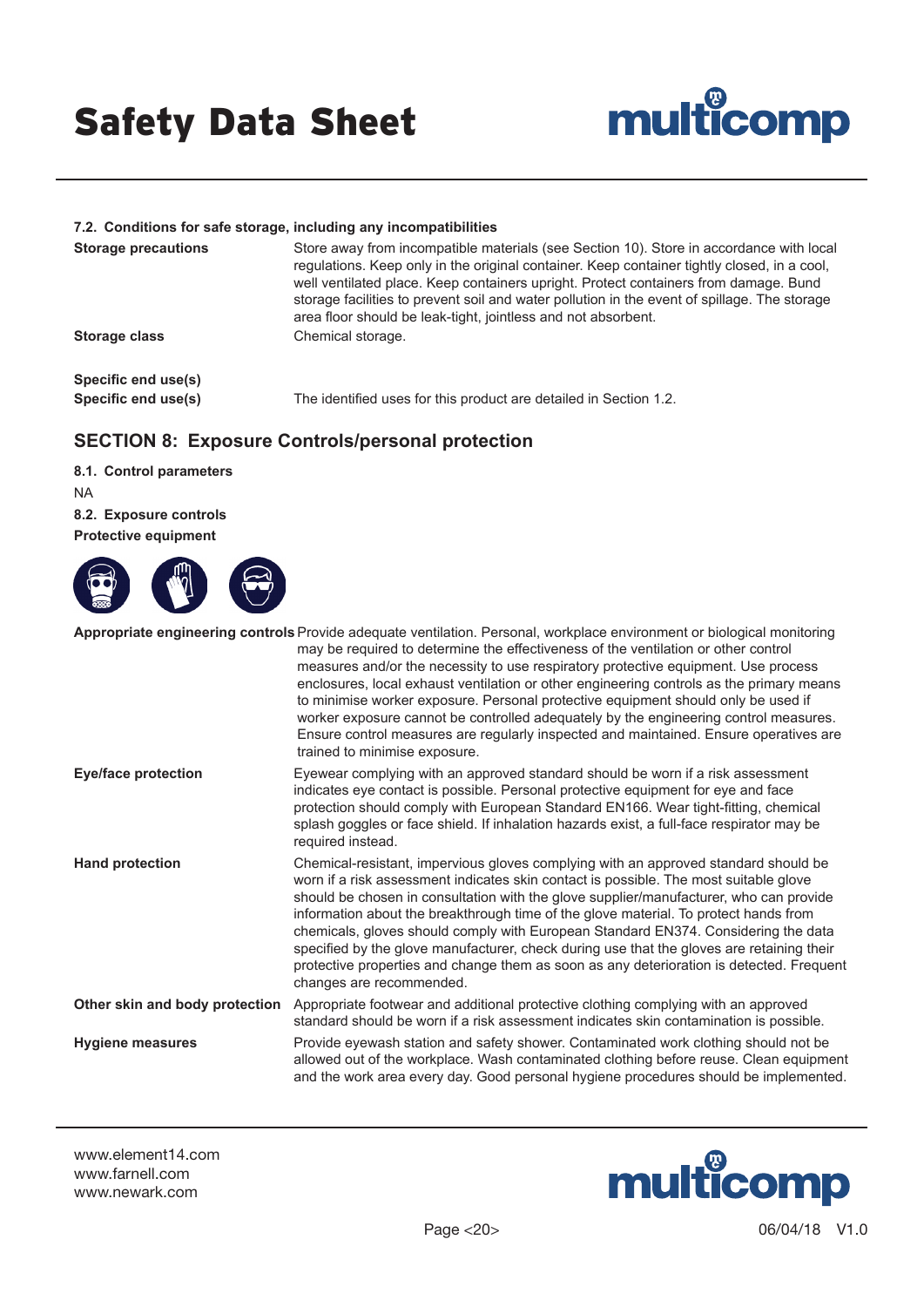

Wash at the end of each work shift and before eating, smoking and using the toilet. When using do not eat, drink or smoke. Preventive industrial medical examinations should be carried out. Warn cleaning personnel of any hazardous properties of the product.

**Respiratory protection** Respiratory protection complying with an approved standard should be worn if a risk assessment indicates inhalation of contaminants is possible. Ensure all respiratory protective equipment is suitable for its intended use and is 'CE'-marked. Check that the respirator fits tightly and the filter is changed regularly. Gas and combination filter cartridges should comply with European Standard EN14387. Full face mask respirators with replaceable filter cartridges should comply with European Standard EN136. Half mask and quarter mask respirators with replaceable filter cartridges should comply with European Standard EN140.

**Environmental exposure controls** Keep container tightly sealed when not in use. Emissions from ventilation or work process equipment should be checked to ensure they comply with the requirements of environmental protection legislation. In some cases, fume scrubbers, filters or engineering modifications to the process equipment will be necessary to reduce emissions to acceptable levels.

# **SECTION 9: Physical and Chemical Properties**

**9.1. Information on basic physical and chemical properties**

| Clear.<br>No characteristic odour.<br>Not available.<br>Not available.<br>Not available.<br>Not available.<br>Not available.<br>Not available.<br>Not available.<br>Not available.<br>Not available.<br>$1.24$ kg/l<br>Not available.<br>Not available.<br>Not available.<br>Not available.<br>60 mPa s @ 23°C/73.4°F<br>Not considered to be explosive. | Appearance                       | Liquid.                                                     |
|----------------------------------------------------------------------------------------------------------------------------------------------------------------------------------------------------------------------------------------------------------------------------------------------------------------------------------------------------------|----------------------------------|-------------------------------------------------------------|
|                                                                                                                                                                                                                                                                                                                                                          | Colour                           |                                                             |
|                                                                                                                                                                                                                                                                                                                                                          | Odour                            |                                                             |
|                                                                                                                                                                                                                                                                                                                                                          | рH                               |                                                             |
|                                                                                                                                                                                                                                                                                                                                                          | <b>Melting point</b>             |                                                             |
|                                                                                                                                                                                                                                                                                                                                                          | Initial boiling point and range  |                                                             |
|                                                                                                                                                                                                                                                                                                                                                          | <b>Flash point</b>               |                                                             |
|                                                                                                                                                                                                                                                                                                                                                          | <b>Evaporation rate</b>          |                                                             |
|                                                                                                                                                                                                                                                                                                                                                          | Flammability (solid, gas)        |                                                             |
|                                                                                                                                                                                                                                                                                                                                                          | Upper/lower flammability or      |                                                             |
|                                                                                                                                                                                                                                                                                                                                                          | explosive limits                 |                                                             |
|                                                                                                                                                                                                                                                                                                                                                          | Vapour pressure                  |                                                             |
|                                                                                                                                                                                                                                                                                                                                                          | Vapour density                   |                                                             |
|                                                                                                                                                                                                                                                                                                                                                          | <b>Bulk density</b>              |                                                             |
|                                                                                                                                                                                                                                                                                                                                                          | Solubility(ies)                  |                                                             |
|                                                                                                                                                                                                                                                                                                                                                          | <b>Partition coefficient</b>     |                                                             |
|                                                                                                                                                                                                                                                                                                                                                          | <b>Auto-ignition temperature</b> |                                                             |
|                                                                                                                                                                                                                                                                                                                                                          | <b>Decomposition Temperature</b> |                                                             |
|                                                                                                                                                                                                                                                                                                                                                          | <b>Viscosity</b>                 |                                                             |
|                                                                                                                                                                                                                                                                                                                                                          | <b>Explosive properties</b>      |                                                             |
|                                                                                                                                                                                                                                                                                                                                                          | <b>Oxidising properties</b>      | Does not meet the criteria for classification as oxidising. |

#### **9.2. Other information** NA

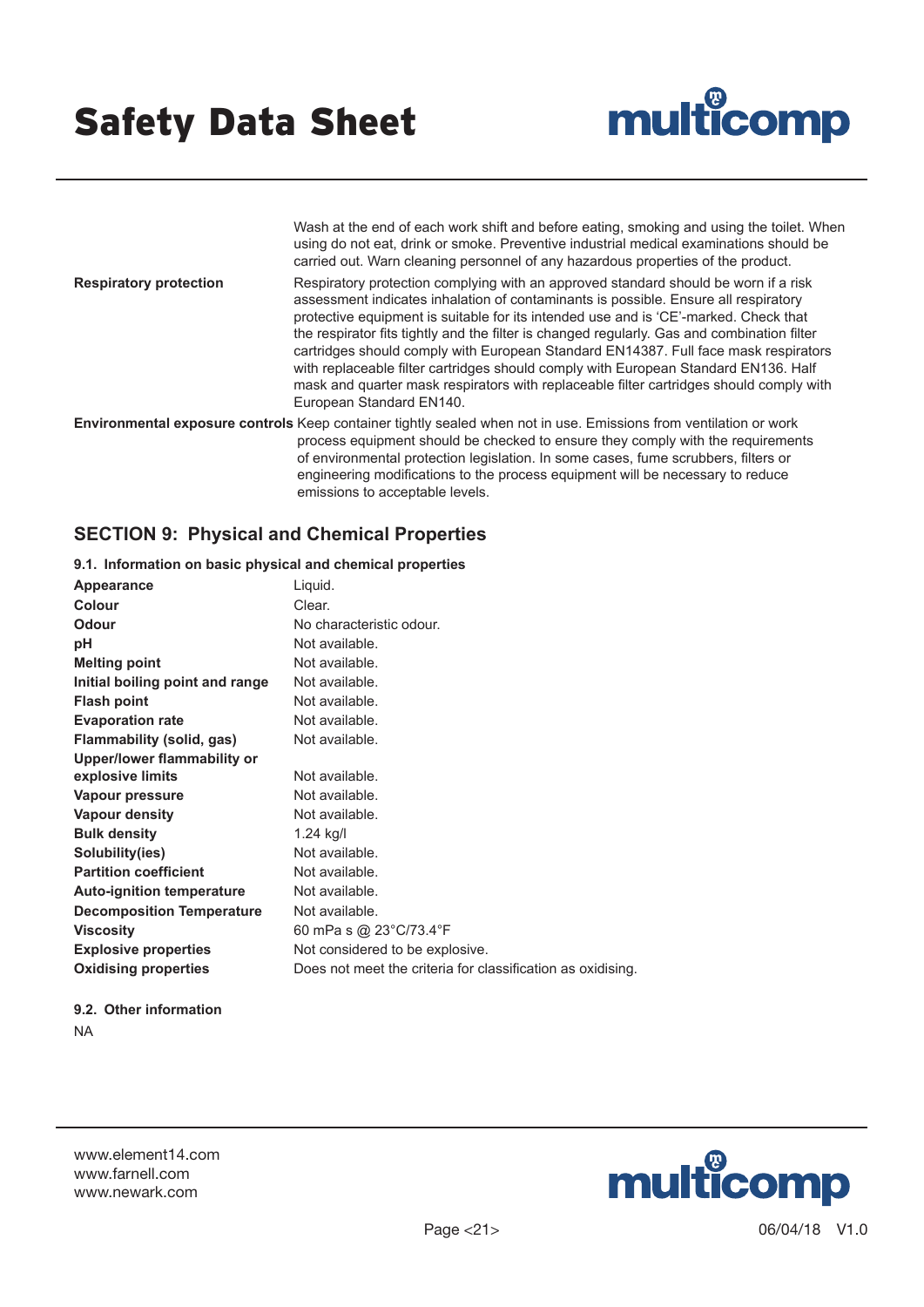

# **SECTION 10: Stability and reactivity**

| 10.1. Reactivity<br><b>Reactivity</b>                               | See the other subsections of this section for further details.                                                                                                        |
|---------------------------------------------------------------------|-----------------------------------------------------------------------------------------------------------------------------------------------------------------------|
| 10.2. Chemical stability<br><b>Stability</b>                        | Stable at normal ambient temperatures and when used as recommended. Stable under<br>the prescribed storage conditions.                                                |
| 10.3. Possibility of hazardous reactions                            |                                                                                                                                                                       |
| <b>Possibility of hazardous</b><br>reactions                        | No potentially hazardous reactions known.                                                                                                                             |
| 10.4. Conditions to avoid<br><b>Conditions to avoid</b>             | There are no known conditions that are likely to result in a hazardous situation.                                                                                     |
| 10.5. Incompatible materials<br><b>Materials to avoid</b>           | No specific material or group of materials is likely to react with the product to produce a<br>hazardous situation.                                                   |
| 10.6. Hazardous decomposition products                              |                                                                                                                                                                       |
| <b>Hazardous decomposition</b><br>products                          | Does not decompose when used and stored as recommended. Thermal decomposition or<br>combustion products may include the following substances: Toxic gases or vapours. |
| <b>SECTION 11: Toxicological information</b>                        |                                                                                                                                                                       |
| 11.1. Information on toxicological effects<br>Acute toxicity - oral |                                                                                                                                                                       |
| Notes (oral LD <sub>50</sub> )                                      | Based on available data the classification criteria are not met.                                                                                                      |

**Acute toxicity - dermal**

Notes (dermal LD<sub>50</sub>) Based on available data the classification criteria are not met.

**Acute toxicity - inhalation**

Notes (inhalation LC<sub>50</sub>) Acute Tox. 4 - H332 Harmful if inhaled. ATE inhalation (gases ppm) 15,000 ATE inhalation (vapours mg/l) 36.67 ATE inhalation (dusts/mists mg/l) 1.5

# **Skin corrosion/irritation**

Animal data **Irritating.** 

# **Serious eye damage/irritation**

Serious eye damage/irritation Causes serious eye irritation.

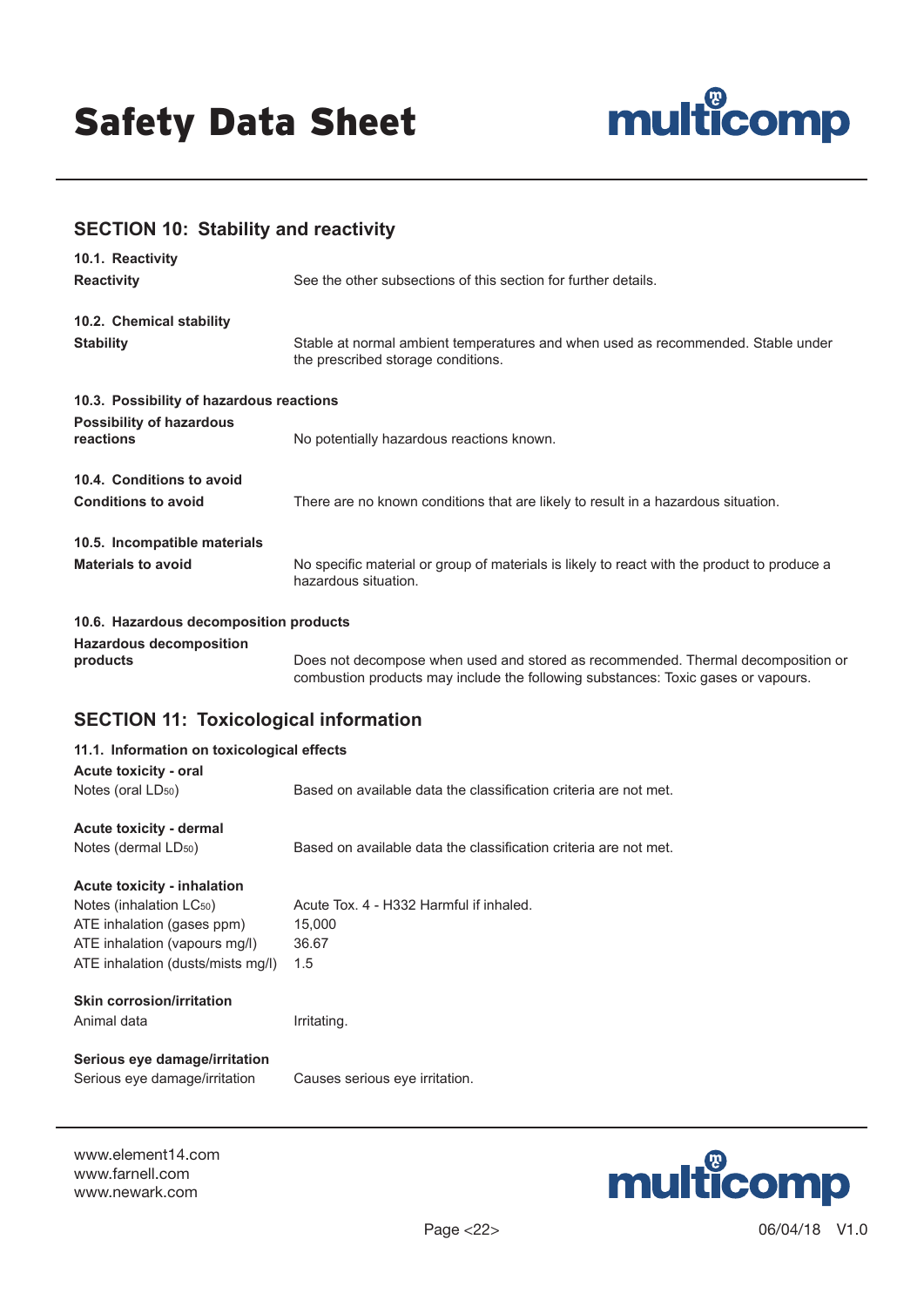

| <b>Respiratory sensitisation</b><br>Respiratory sensitisation | There is evidence that the product can cause respiratory hypersensitivity.                                                                                                                                            |  |
|---------------------------------------------------------------|-----------------------------------------------------------------------------------------------------------------------------------------------------------------------------------------------------------------------|--|
| <b>Skin sensitisation</b><br>Skin sensitisation               | May cause skin sensitisation or allergic reactions in sensitive individuals.                                                                                                                                          |  |
| <b>Germ cell mutagenicity</b>                                 |                                                                                                                                                                                                                       |  |
| Genotoxicity - in vitro                                       | Based on available data the classification criteria are not met.                                                                                                                                                      |  |
| Carcinogenicity                                               |                                                                                                                                                                                                                       |  |
| Carcinogenicity                                               | Suspected of causing cancer.                                                                                                                                                                                          |  |
| IARC carcinogenicity                                          | None of the ingredients are listed or exempt.                                                                                                                                                                         |  |
| <b>Reproductive toxicity</b>                                  |                                                                                                                                                                                                                       |  |
| Reproductive toxicity - fertility                             | Based on available data the classification criteria are not met.                                                                                                                                                      |  |
| Reproductive toxicity -<br>development                        | Based on available data the classification criteria are not met.                                                                                                                                                      |  |
| Specific target organ toxicity - single exposure              |                                                                                                                                                                                                                       |  |
| STOT - single exposure                                        | STOT SE 3 - H335 May cause respiratory irritation.                                                                                                                                                                    |  |
| Target organs                                                 | Respiratory system, lungs                                                                                                                                                                                             |  |
| Specific target organ toxicity - repeated exposure            |                                                                                                                                                                                                                       |  |
| STOT - repeated exposure<br>exposure.                         | STOT RE 2 - H373 May cause damage to organs through prolonged or repeated                                                                                                                                             |  |
| <b>Aspiration hazard</b>                                      |                                                                                                                                                                                                                       |  |
| <b>Aspiration hazard</b>                                      | Based on available data the classification criteria are not met.                                                                                                                                                      |  |
| <b>General information</b>                                    | May cause cancer after repeated exposure. Risk of cancer depends on duration and<br>level of exposure. The severity of the symptoms described will vary dependent on the<br>concentration and the length of exposure. |  |
| <b>Inhalation</b>                                             | May cause sensitisation or allergic reactions in sensitive individuals. A single exposure<br>may cause the following adverse effects: Headache. Exhaustion and weakness.                                              |  |
| Ingestion                                                     | May cause sensitisation or allergic reactions in sensitive individuals. May cause irritation.                                                                                                                         |  |
| <b>Skin contact</b>                                           | May cause skin sensitisation or allergic reactions in sensitive individuals. Redness.<br>Irritating to skin.                                                                                                          |  |
| Eye contact                                                   | Irritating to eyes.                                                                                                                                                                                                   |  |
| Route of exposure                                             | Ingestion Inhalation Skin and/or eye contact                                                                                                                                                                          |  |
| <b>Target organs</b>                                          | Respiratory system, lungs                                                                                                                                                                                             |  |
| <b>Medical considerations</b>                                 | Skin disorders and allergies.                                                                                                                                                                                         |  |

**Toxicological information on ingredients.**

#### **methylenediphenyl diisocyanate**

**Acute toxicity - inhalation** ATE inhalation (dusts/mists mg/l) 1.5

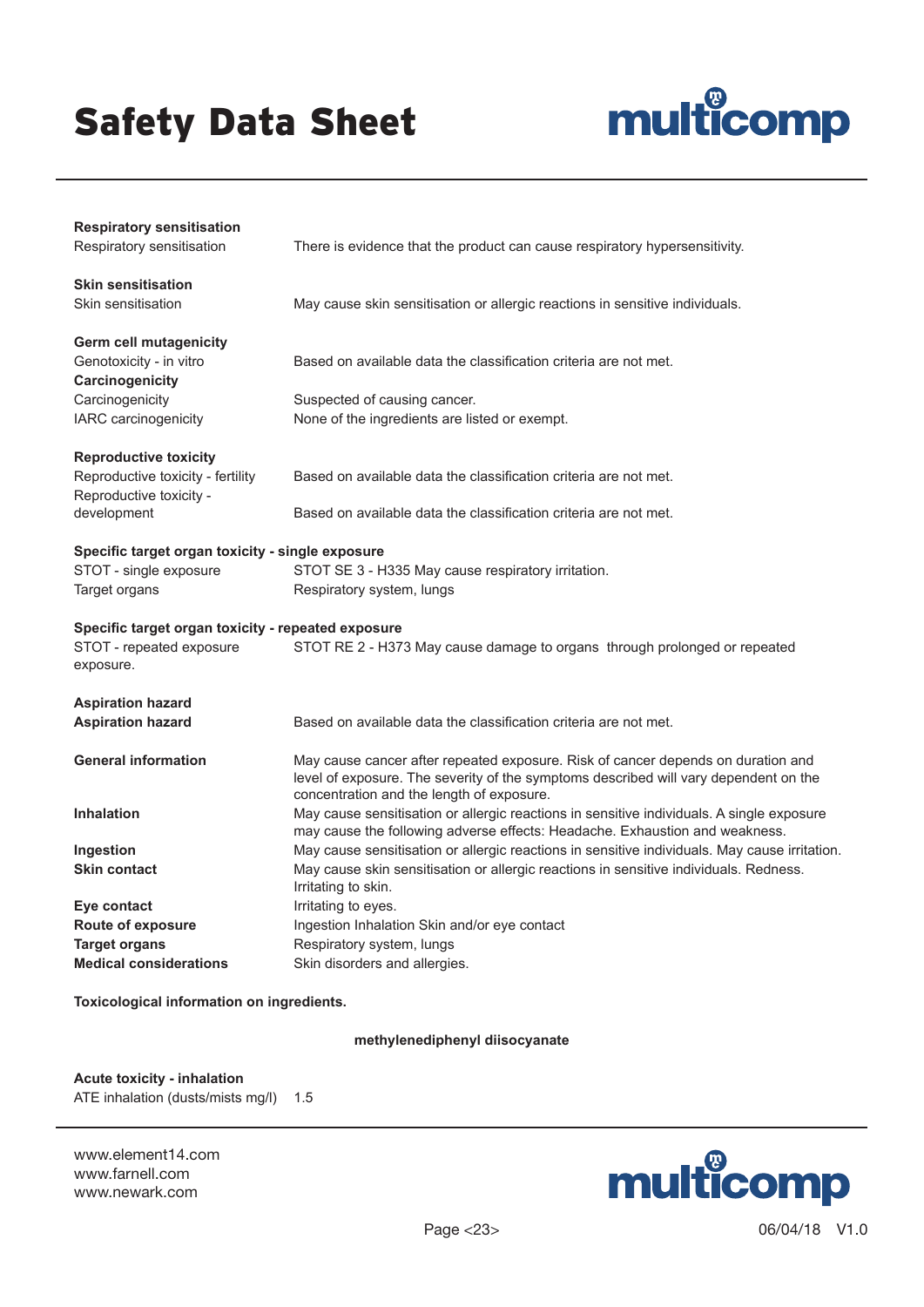

#### **Diphenylmethane-4, 4-Diisocyanate (MDI) Isomers**

| <b>Acute toxicity - oral</b>                       |                                                                                                                                                                                                                       |
|----------------------------------------------------|-----------------------------------------------------------------------------------------------------------------------------------------------------------------------------------------------------------------------|
| Notes (oral LD <sub>50</sub> )                     | Based on available data the classification criteria are not met.                                                                                                                                                      |
| Acute toxicity - dermal                            |                                                                                                                                                                                                                       |
| Notes (dermal LD <sub>50</sub> )                   | Based on available data the classification criteria are not met.                                                                                                                                                      |
| <b>Acute toxicity - inhalation</b>                 |                                                                                                                                                                                                                       |
| Notes (inhalation LC <sub>50</sub> )               | Acute Tox, 4 - H332 Harmful if inhaled.                                                                                                                                                                               |
| ATE inhalation (gases ppm)                         | 4,500                                                                                                                                                                                                                 |
| ATE inhalation (vapours mg/l)                      | 11                                                                                                                                                                                                                    |
| ATE inhalation (dusts/mists mg/l)                  | 1.5                                                                                                                                                                                                                   |
| <b>Skin corrosion/irritation</b>                   |                                                                                                                                                                                                                       |
| Animal data                                        | Irritating.                                                                                                                                                                                                           |
| Serious eye damage/irritation                      |                                                                                                                                                                                                                       |
| Serious eye damage/irritation                      | Causes serious eye irritation.                                                                                                                                                                                        |
| <b>Respiratory sensitisation</b>                   |                                                                                                                                                                                                                       |
| Respiratory sensitisation                          | There is evidence that the product can cause respiratory hypersensitivity.                                                                                                                                            |
| <b>Skin sensitisation</b>                          |                                                                                                                                                                                                                       |
| Skin sensitisation                                 | May cause skin sensitisation or allergic reactions in sensitive individuals.                                                                                                                                          |
| <b>Germ cell mutagenicity</b>                      |                                                                                                                                                                                                                       |
| Genotoxicity - in vitro                            | Based on available data the classification criteria are not met.                                                                                                                                                      |
| Carcinogenicity                                    |                                                                                                                                                                                                                       |
| Carcinogenicity                                    | Suspected of causing cancer.                                                                                                                                                                                          |
| IARC carcinogenicity                               | None of the ingredients are listed or exempt.                                                                                                                                                                         |
| <b>Reproductive toxicity</b>                       |                                                                                                                                                                                                                       |
| Reproductive toxicity - fertility                  | Based on available data the classification criteria are not met.                                                                                                                                                      |
|                                                    | Reproductive toxicity - development Based on available data the classification criteria are not met.                                                                                                                  |
| Specific target organ toxicity - single exposure   |                                                                                                                                                                                                                       |
| STOT - single exposure                             | STOT SE 3 - H335 May cause respiratory irritation.                                                                                                                                                                    |
| Target organs                                      | Respiratory system, lungs                                                                                                                                                                                             |
| Specific target organ toxicity - repeated exposure |                                                                                                                                                                                                                       |
| STOT - repeated exposure                           | STOT RE 2 - H373 May cause damage to organs through prolonged or repeated<br>exposure.                                                                                                                                |
| <b>Aspiration hazard</b>                           |                                                                                                                                                                                                                       |
| Aspiration hazard                                  | Based on available data the classification criteria are not met.                                                                                                                                                      |
| General information                                | May cause cancer after repeated exposure. Risk of cancer depends on duration and<br>level of exposure. The severity of the symptoms described will vary dependent on the<br>concentration and the length of exposure. |
| Inhalation                                         | May cause sensitisation or allergic reactions in sensitive individuals. A single exposure<br>may cause the following adverse effects: Headache. Exhaustion and weakness.                                              |
| Ingestion                                          | May cause sensitisation or allergic reactions in sensitive individuals. May cause irritation                                                                                                                          |
| Skin contact                                       | May cause skin sensitisation or allergic reactions in sensitive individuals. Redness.<br>Irritating to skin.                                                                                                          |

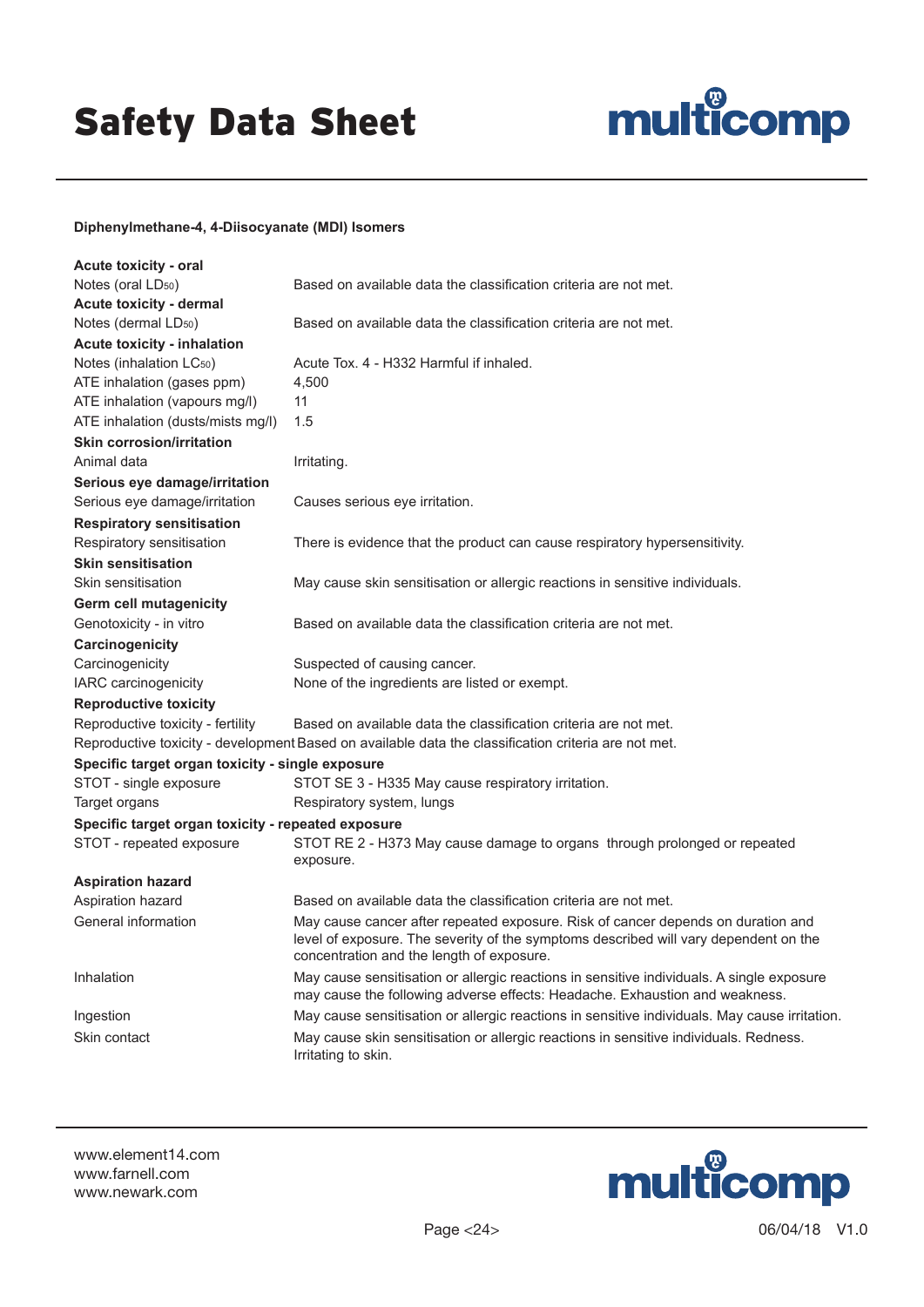

| Eye contact                                        | Irritating to eyes.                                                                                                                |  |
|----------------------------------------------------|------------------------------------------------------------------------------------------------------------------------------------|--|
| Route of exposure                                  | Ingestion Inhalation Skin and/or eye contact                                                                                       |  |
| Target organs                                      | Respiratory system, lungs                                                                                                          |  |
| Medical considerations                             | Skin disorders and allergies.                                                                                                      |  |
| <b>SECTION 12: Ecological Information</b>          |                                                                                                                                    |  |
| <b>Ecotoxicity</b>                                 | Not regarded as dangerous for the environment. However, large or frequent spills may<br>have hazardous effects on the environment. |  |
| Ecological information on ingredients.             |                                                                                                                                    |  |
|                                                    | Diphenylmethane-4, 4-Diisocyanate (MDI) Isomers                                                                                    |  |
| <b>Ecotoxicity</b>                                 | Not regarded as dangerous for the environment. However, large or frequent spills may<br>have hazardous effects on the environment. |  |
| 12.1. Toxicity<br><b>Toxicity</b>                  | Based on available data the classification criteria are not met.                                                                   |  |
|                                                    |                                                                                                                                    |  |
| Ecological information on ingredients.             |                                                                                                                                    |  |
|                                                    | Diphenylmethane-4, 4-Diisocyanate (MDI) Isomers                                                                                    |  |
| <b>Toxicity</b>                                    | Based on available data the classification criteria are not met.                                                                   |  |
| 12.2. Persistence and degradability                |                                                                                                                                    |  |
| Persistence and degradability                      | The degradability of the product is not known.                                                                                     |  |
| Ecological information on ingredients.             |                                                                                                                                    |  |
|                                                    | Diphenylmethane-4, 4-Diisocyanate (MDI) Isomers                                                                                    |  |
| Persistence and degradability                      | The degradability of the product is not known.                                                                                     |  |
| 12.3. Bioaccumulative potential                    |                                                                                                                                    |  |
| Bioaccumulative potential<br>Partition coefficient | No data available on bioaccumulation.<br>Not available.                                                                            |  |
| Ecological information on ingredients.             |                                                                                                                                    |  |
|                                                    | Diphenylmethane-4, 4-Diisocyanate (MDI) Isomers                                                                                    |  |
| Bioaccumulative potential                          | No data available on bioaccumulation. Partition coefficient<br>Not available.                                                      |  |
| 12.4. Mobility in soil                             |                                                                                                                                    |  |
| <b>Mobility</b>                                    | No data available.                                                                                                                 |  |

www.element14.com www.farnell.com www.newark.com



Page <25> 06/04/18 V1.0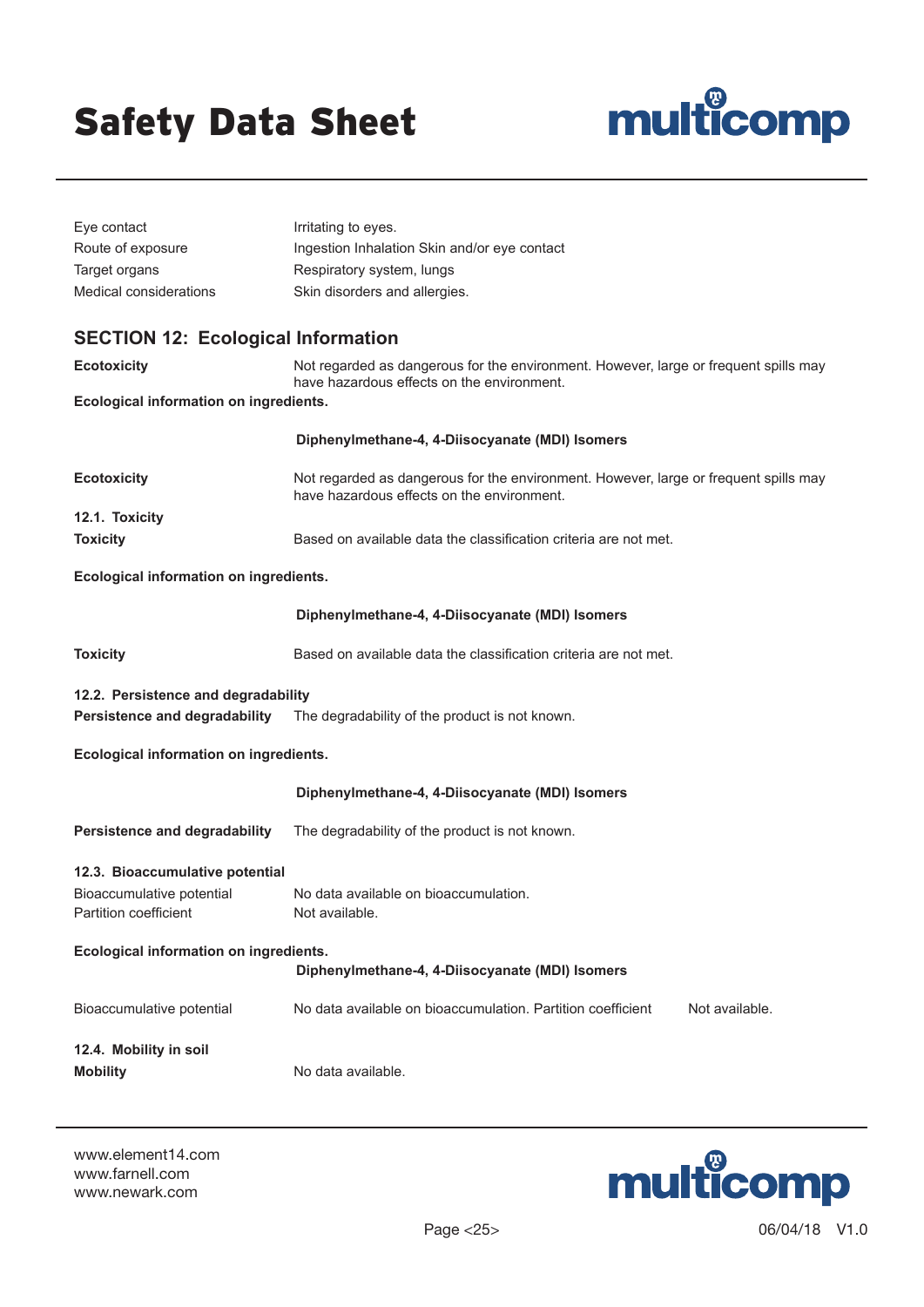

| Ecological information on ingredients.                                             |                                                                                                                                                                                                                                                                                                                                                                                                                                                                                                                                                                                                                                                                                                                                                            |
|------------------------------------------------------------------------------------|------------------------------------------------------------------------------------------------------------------------------------------------------------------------------------------------------------------------------------------------------------------------------------------------------------------------------------------------------------------------------------------------------------------------------------------------------------------------------------------------------------------------------------------------------------------------------------------------------------------------------------------------------------------------------------------------------------------------------------------------------------|
|                                                                                    | Diphenylmethane-4, 4-Diisocyanate (MDI) Isomers                                                                                                                                                                                                                                                                                                                                                                                                                                                                                                                                                                                                                                                                                                            |
| Mobility                                                                           | No data available.                                                                                                                                                                                                                                                                                                                                                                                                                                                                                                                                                                                                                                                                                                                                         |
| 12.5. Results of PBT and vPvB assessment<br>Ecological information on ingredients. |                                                                                                                                                                                                                                                                                                                                                                                                                                                                                                                                                                                                                                                                                                                                                            |
|                                                                                    | Diphenylmethane-4,4-Diisocyanate (MDI) Isomers                                                                                                                                                                                                                                                                                                                                                                                                                                                                                                                                                                                                                                                                                                             |
| Results of PBT and vPvB assessment                                                 | This product does not contain any substances classified as PBT or vPvB.                                                                                                                                                                                                                                                                                                                                                                                                                                                                                                                                                                                                                                                                                    |
| 12.6. Other adverse effects<br>Other adverse effects                               | None known.                                                                                                                                                                                                                                                                                                                                                                                                                                                                                                                                                                                                                                                                                                                                                |
| Ecological information on ingredients.                                             |                                                                                                                                                                                                                                                                                                                                                                                                                                                                                                                                                                                                                                                                                                                                                            |
|                                                                                    | Diphenylmethane-4,4-Diisocyanate (MDI) Isomers                                                                                                                                                                                                                                                                                                                                                                                                                                                                                                                                                                                                                                                                                                             |
| <b>Other adverse effects</b>                                                       | None known.                                                                                                                                                                                                                                                                                                                                                                                                                                                                                                                                                                                                                                                                                                                                                |
| <b>SECTION 13: Disposal considerations</b>                                         |                                                                                                                                                                                                                                                                                                                                                                                                                                                                                                                                                                                                                                                                                                                                                            |
| 13.1. Waste treatment methods                                                      |                                                                                                                                                                                                                                                                                                                                                                                                                                                                                                                                                                                                                                                                                                                                                            |
| <b>General information</b>                                                         | The generation of waste should be minimised or avoided wherever possible. Reuse or<br>recycle products wherever possible. This material and its container must be disposed<br>of in a safe way. Disposal of this product, process solutions, residues and by-products<br>should at all times comply with the requirements of environmental protection and waste<br>disposal legislation and any local authority requirements. When handling waste, the<br>safety precautions applying to handling of the product should be considered. Care should<br>be taken when handling emptied containers that have not been thoroughly cleaned or<br>rinsed out. Empty containers or liners may retain some product residues and hence be<br>potentially hazardous. |
| <b>Disposal methods</b>                                                            | Do not empty into drains. Dispose of surplus products and those that cannot be recycled<br>via a licensed waste disposal contractor. Waste, residues, empty containers, discarded<br>work clothes and contaminated cleaning materials should be collected in designated<br>containers, labelled with their contents. Incineration or landfill should only be considered<br>when recycling is not feasible.                                                                                                                                                                                                                                                                                                                                                 |
| <b>SECTION 14: Transport information</b>                                           |                                                                                                                                                                                                                                                                                                                                                                                                                                                                                                                                                                                                                                                                                                                                                            |
| General                                                                            | The product is not covered by international regulations on the transport of dangerous<br>goods (IMDG, IATA, ADR/RID).                                                                                                                                                                                                                                                                                                                                                                                                                                                                                                                                                                                                                                      |

**14.1. UN number** Not applicable.

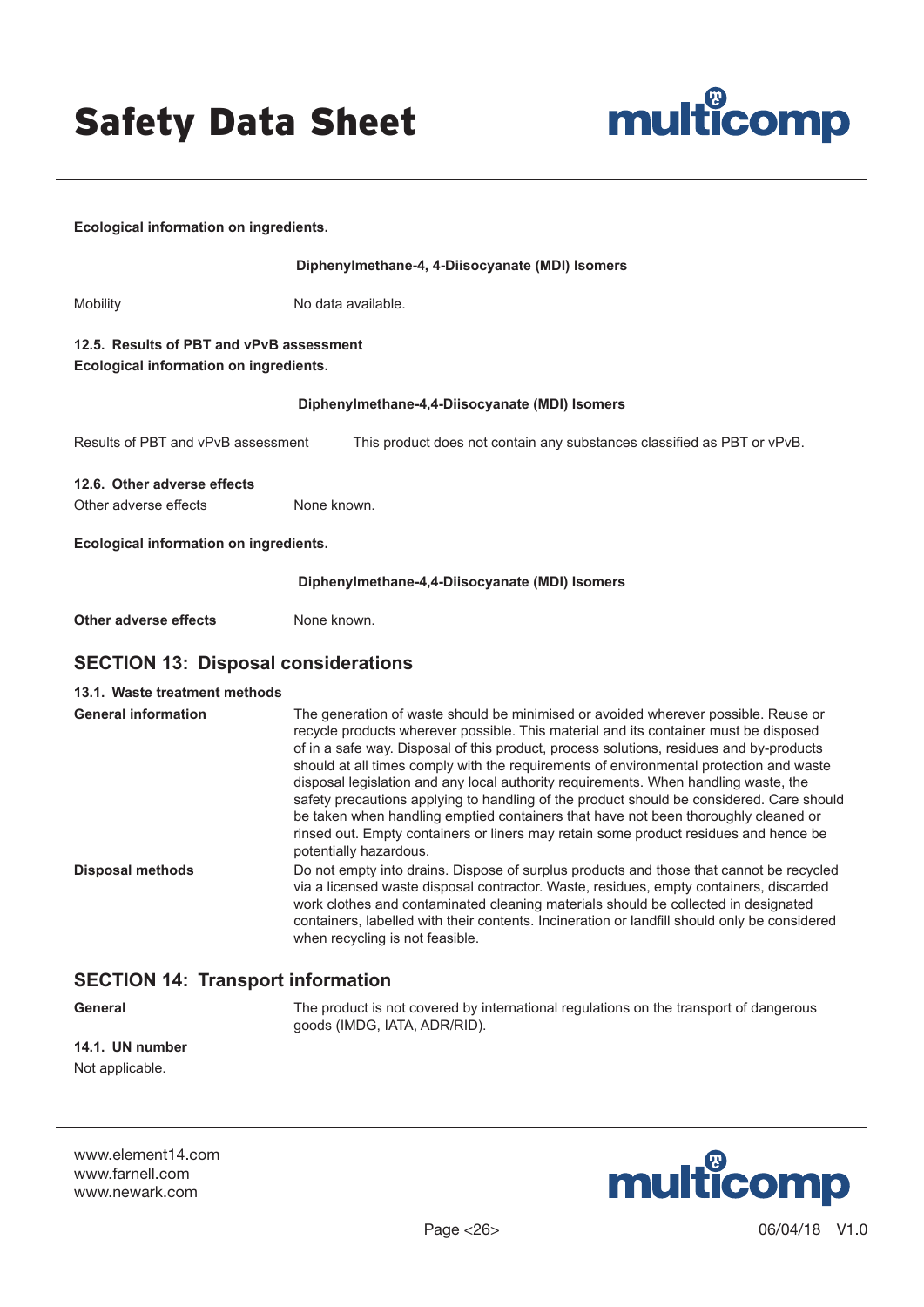

**14.2. UN proper shipping name** Not applicable.

#### **14.3. Transport hazard class(es)**

No transport warning sign required. **14.4. 14.4. Packing group** Not applicable.

#### **14.5. Environmental hazards**

**Environmentally hazardous substance/marine pollutant** No.

**14.6. Special precautions for user** Not applicable.

**14.7. Transport in bulk according to Annex II of MARPOL and the IBC Code Transport in bulk according to Annex II of MARPOL 73/78 and the IBC Code Not applicable.** 

# **SECTION 15: Regulatory information**

#### **15.1. Safety, health and environmental regulations/legislation specific for the substance or mixture**

| <b>National regulations</b> | Health and Safety at Work etc. Act 1974 (as amended). The Carriage of Dangerous<br>Goods and Use of Transportable Pressure Equipment Regulations 2009 (SI 2009 No.<br>1348) (as amended) ["CDG 2009"]. EH40/2005 Workplace exposure limits.                                                                                                                                                                                                                          |
|-----------------------------|----------------------------------------------------------------------------------------------------------------------------------------------------------------------------------------------------------------------------------------------------------------------------------------------------------------------------------------------------------------------------------------------------------------------------------------------------------------------|
| <b>EU</b> legislation       | Regulation (EC) No 1907/2006 of the European Parliament and of the Council of 18<br>December 2006 concerning the Registration, Evaluation, Authorisation and Restriction of<br>Chemicals (REACH) (as amended).<br>Commission Regulation (EU) No 2015/830 of 28 May 2015.<br>Regulation (EC) No 1272/2008 of the European Parliament and of the Council of 16<br>December 2008 on classification, labelling and packaging of substances and mixtures<br>(as amended). |

#### **15.2. Chemical safety assessment**

No chemical safety assessment has been carried out.

**Inventories EU - EINECS/ELINCS** None of the ingredients are listed or exempt.

# **SECTION 16: Other information**

**Abbreviations and acronyms** 

**used in the safety data sheet** ADR: European Agreement concerning the International Carriage of Dangerous Goods by Road. ADN: European Agreement concerning the International Carriage of Dangerous Goods by Inland Waterways.